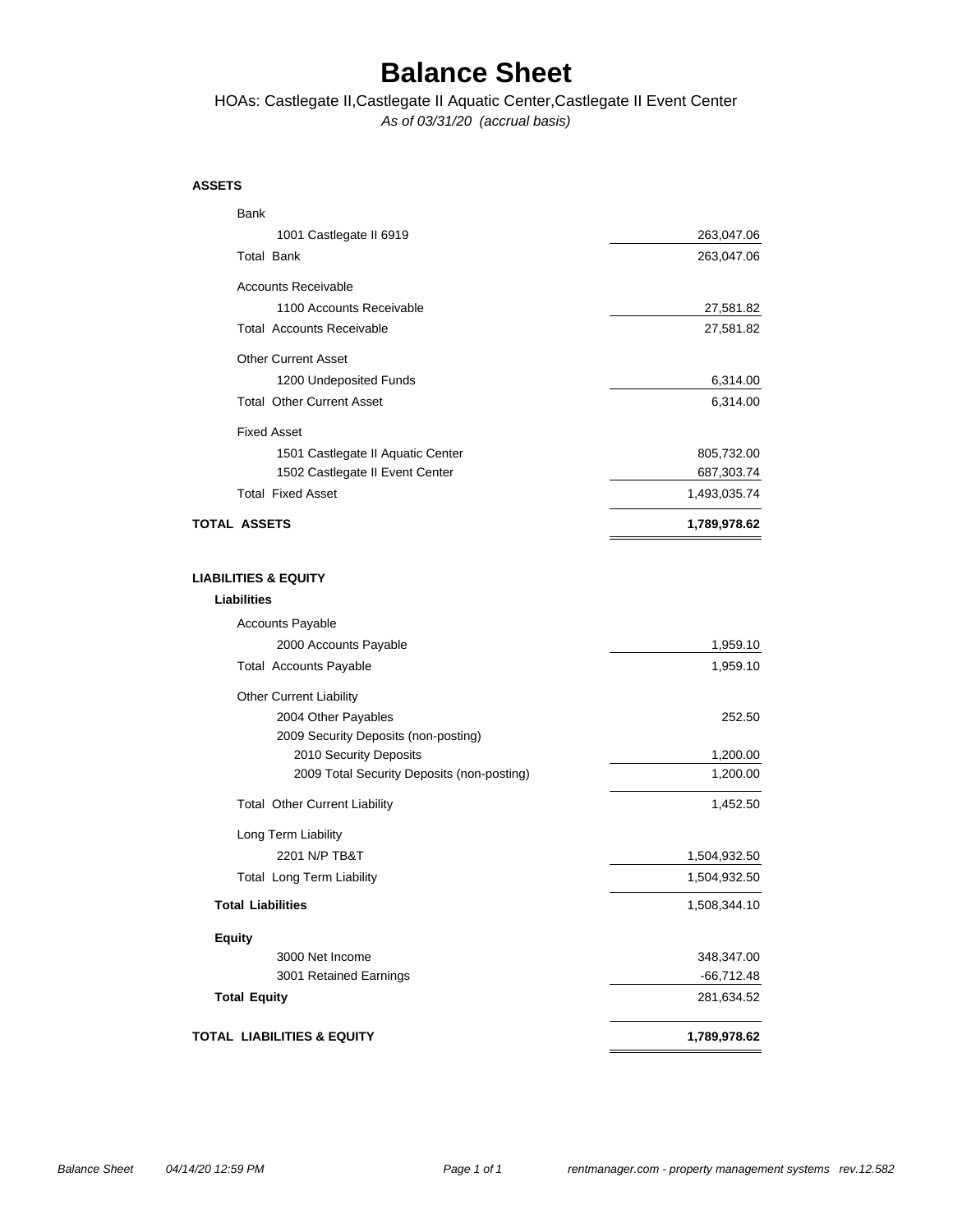# **Balance Sheet Comparison**

*Comparison Periods: As of 03/31/20 and As of 12/31/19 (accrual basis)* HOAs: Castlegate II,Castlegate II Aquatic Center,Castlegate II Event Center

|                                                                                   | Amount as of<br>3/31/2020 | Amount as of<br>12/31/2019 | \$ Change                  | % Change             |
|-----------------------------------------------------------------------------------|---------------------------|----------------------------|----------------------------|----------------------|
| <b>ASSETS</b>                                                                     |                           |                            |                            |                      |
| Bank                                                                              |                           |                            |                            |                      |
| 1001 Castlegate II 6919                                                           | 263,047.06                | 97,070.03                  | 165,977.03                 | 171.0%               |
| <b>Total Bank</b>                                                                 | 263,047.06                | 97,070.03                  | 165,977.03                 | 171.0%               |
| <b>Accounts Receivable</b>                                                        |                           |                            |                            |                      |
| 1100 Accounts Receivable                                                          | 27,581.82                 | $-60,866.12$               | 88,447.94                  | 145.3%               |
| <b>Total Accounts Receivable</b>                                                  | 27,581.82                 | $-60,866.12$               | 88,447.94                  | 145.3%               |
| <b>Other Current Asset</b>                                                        |                           |                            |                            |                      |
| 1200 Undeposited Funds                                                            | 6,314.00                  | 3,300.00                   | 3,014.00                   | 91.3%                |
| <b>Total Other Current Asset</b>                                                  | 6,314.00                  | 3,300.00                   | 3,014.00                   | 91.3%                |
| <b>Fixed Asset</b>                                                                |                           |                            |                            |                      |
| 1501 Castlegate II Aquatic Center                                                 | 805,732.00                | 805,732.00                 | 0.00                       | 0.0%                 |
| 1502 Castlegate II Event Center                                                   | 687,303.74                | 687,303.74                 | 0.00                       | 0.0%                 |
| <b>Total Fixed Asset</b>                                                          | 1,493,035.74              | 1,493,035.74               | 0.00                       | 0.0 %                |
| <b>TOTAL ASSETS</b>                                                               | 1,789,978.62              | 1,532,539.65               | 257,438.97                 | 16.8%                |
| <b>Accounts Payable</b><br>2000 Accounts Payable<br><b>Total Accounts Payable</b> | 1,959.10<br>1,959.10      | 9,567.13<br>9,567.13       | $-7,608.03$<br>$-7,608.03$ | $-79.5%$<br>$-79.5%$ |
| <b>Other Current Liability</b>                                                    |                           |                            |                            |                      |
| 2004 Other Payables<br>2009 Security Deposits (non-posting)                       | 252.50                    | 252.50                     | 0.00                       | 0.0%                 |
| 2010 Security Deposits                                                            | 1,200.00                  | 1,500.00                   | $-300.00$                  | $-20.0%$             |
| 2009 Total Security Deposits (non-posting)                                        | 1,200.00                  | 1,500.00                   | $-300.00$                  | $-20.0%$             |
| <b>Total Other Current Liability</b><br>Long Term Liability                       | 1,452.50                  | 1,752.50                   | $-300.00$                  | $-17.1%$             |
| 2201 N/P TB&T                                                                     | 1,504,932.50              | 1,587,932.50               | $-83,000.00$               | $-5.2%$              |
| <b>Total Long Term Liability</b>                                                  | 1,504,932.50              | 1,587,932.50               | $-83,000.00$               | $-5.2%$              |
| <b>Total Liabilities</b>                                                          | 1,508,344.10              | 1,599,252.13               | $-90,908.03$               | $-5.7%$              |
| Equity                                                                            |                           |                            |                            |                      |
| 3000 Net Income                                                                   | 348,347.00                | 61,209.18                  | 287,137.82                 | 469.1%               |
| 3001 Retained Earnings                                                            | $-66,712.48$              | $-127,921.66$              | 61,209.18                  | 47.8%                |
| <b>Total Equity</b>                                                               | 281,634.52                | $-66,712.48$               | 348,347.00                 | 522.2%               |
| <b>TOTAL LIABILITIES &amp; EQUITY</b>                                             | 1,789,978.62              | 1,532,539.65               | 257,438.97                 | 16.8%                |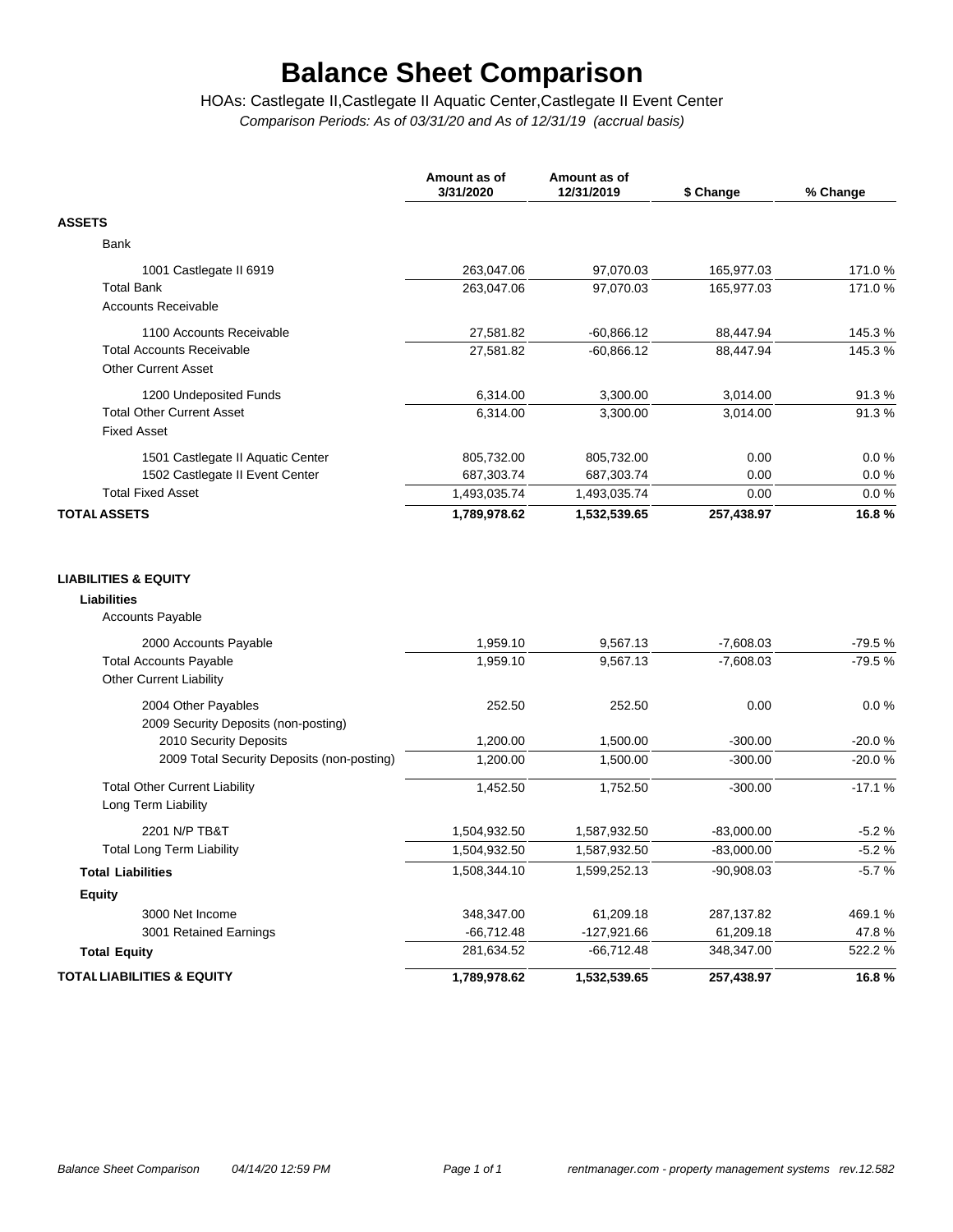## **Profit & Loss**

### *01/01/20 - 03/31/20 (accrual basis)* HOAs: Castlegate II,Castlegate II Aquatic Center,Castlegate II Event Center

#### **INCOME**

| 4100 HOA Income (non-posting)                               |                       |
|-------------------------------------------------------------|-----------------------|
| 4102 Transfer Fees                                          | 1,225.00              |
| 4110 Annual Dues                                            |                       |
| 4111 Builder Dues                                           | 18,050.37             |
| 4112 Homeowner Dues                                         | 436,159.49            |
| 4110 Total Annual Dues                                      | 454,209.86            |
| 4120 Deed Restriction Income                                |                       |
| 4121 Cost of Collection                                     | 55.00                 |
| 4123 Violation Enforcement                                  | 150.00                |
| 4120 Total Deed Restriction Income                          | 205.00                |
| 4125 Finance Charges                                        | 480.00                |
| 4100 Total HOA Income (non-posting)                         | 456,119.86            |
| 4200 Management Company Income                              |                       |
| 4207 NSF Fees                                               | 105.00                |
| 4200 Total Management Company Income                        | 105.00                |
| 4300 Aquatic Center Income (non-posting)                    |                       |
| 4301 Aquatic Club Membership                                | 600.00                |
| 4303 Guest Fees                                             | -40.00                |
| 4300 Total Aquatic Center Income (non-posting)              | 560.00                |
| 4400 Event Center (non-posting)                             |                       |
| 4405 EC Rental Income                                       | 2,225.00              |
| 4400 Other Event Center (non-posting)                       | -34.64                |
| 4400 Total Event Center (non-posting)                       | 2,190.36              |
| <b>TOTAL INCOME</b>                                         | 458,975.22            |
|                                                             |                       |
|                                                             |                       |
| <b>EXPENSE</b>                                              |                       |
| 5000 Mgmt/Assoc. Service Fees                               |                       |
| 5001 Management Fees                                        | 15,525.00             |
| 5003 EC Management Fees                                     | 600.00                |
| 5004 Club Management<br>5000 Total Mgmt/Assoc. Service Fees | 400.00<br>16,525.00   |
|                                                             |                       |
| 5030 Grounds Maintenance (non-posting)                      |                       |
| 5031 Irrigation Repair                                      | 1,186.33<br>17,863.09 |
| 5032 Landscape & Turf Maintenance<br>5034 Turf Cutting      | 138.92                |
| 5040 Fountains & Lakes                                      |                       |
| 5041 Lake Dye                                               | 649.50                |
| 5040 Other Fountains & Lakes                                | 152.62                |
| 5040 Total Fountains & Lakes                                | 802.12                |
| 5050 EC Maintenance (non-posting)                           |                       |
| 5051 Irrigation Repair (EC)                                 | 257.07                |
| 5054 Repairs & Maintenance (EC)                             | 442.38                |
| 5055 Janitorial (EC)                                        | 81.76                 |
| 5057 Landscaping (EC)                                       | 1,294.95              |
| 5050 Total EC Maintenance (non-posting)                     | 2,076.16              |
| 5060 AC Maintenance (non-posting)                           |                       |
| 5062 Landscaping (AC)                                       | 1,185.33              |
| 5064 Repairs & Maintenance (AC)<br>5067 Pool Cleaning       | 23,215.92             |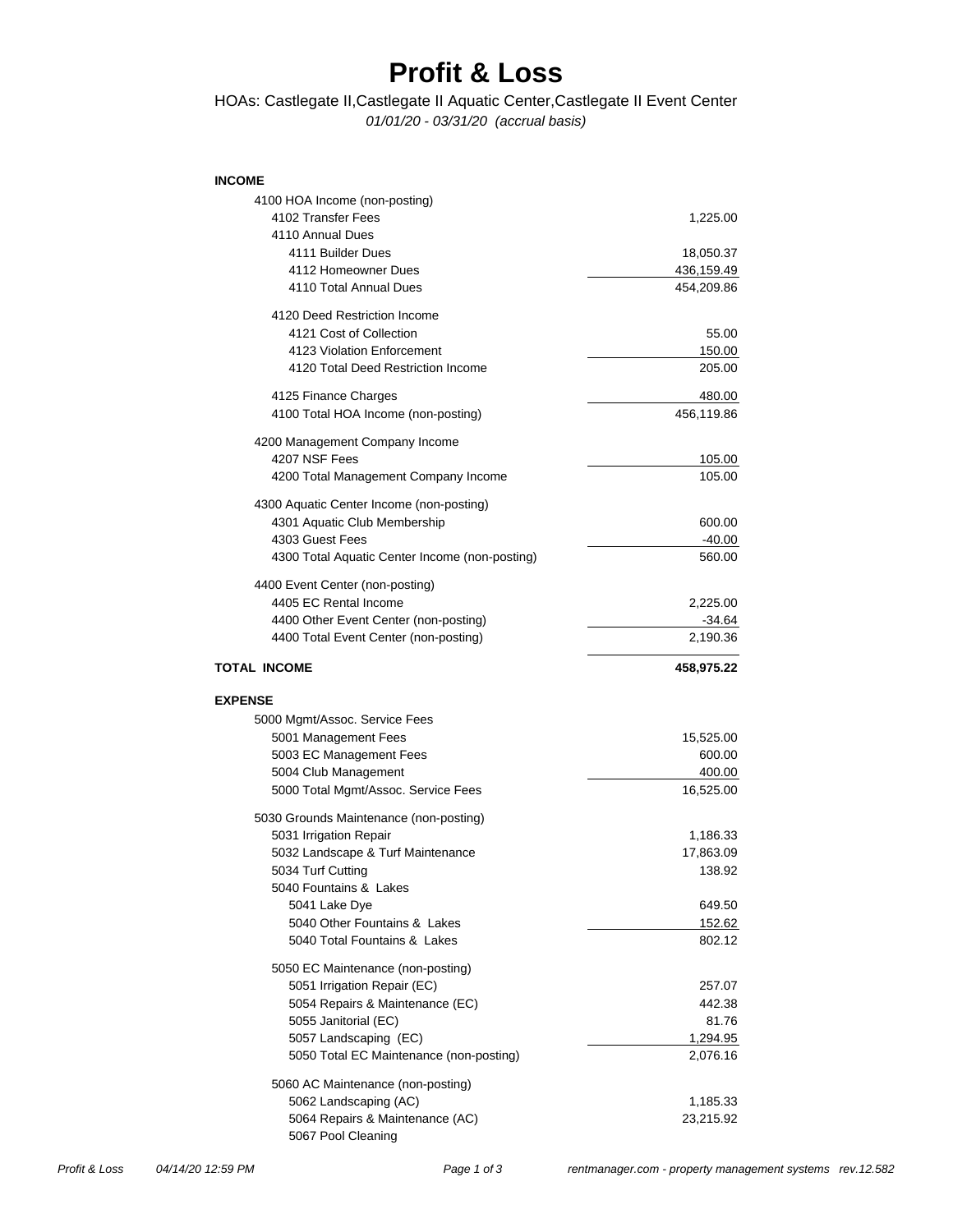| 5069 Winter Pool Cleaning                                     | 2,598.00          |
|---------------------------------------------------------------|-------------------|
| 5067 Total Pool Cleaning                                      | 2,598.00          |
| 5060 Total AC Maintenance (non-posting)                       | 26,999.25         |
| 5030 Total Grounds Maintenance (non-posting)                  | 49,065.87         |
| 5080 Legal and Other Professional Fees (non-posting)          |                   |
| 5082 Legal Fees                                               | 425.00            |
| 5080 Total Legal and Other Professional Fees (non-posti       | 425.00            |
| 5100 Repairs & Maintenance Expense (non-posting)              |                   |
| 5109 Miscellaneous Repairs Expense                            | 187.16            |
| 5100 Total Repairs & Maintenance Expense (non-posting         | 187.16            |
| 5300 Taxes Expense (non-posting)                              |                   |
| 5304 Payroll Taxes                                            | 34.23             |
| 5300 Total Taxes Expense (non-posting)                        | 34.23             |
| 5400 Utilities Expense (non-posting)                          |                   |
| 5401 Electric                                                 | 3,668.64          |
| 5402 Sprinkler                                                | 2,409.68          |
| 5403 Water & Sewage                                           | 36.57             |
| 5410 Aquatic Center Utilities                                 |                   |
| 5411 Electric (AC)                                            | 1,112.43          |
| 5412 Internet & Phone (AC)                                    | 602.22            |
| 5414 Sprinkler (AC)                                           | 204.01            |
| 5415 Water & Sewage (AC)                                      | 162.01            |
| 5410 Total Aquatic Center Utilities                           | 2,080.67          |
|                                                               |                   |
| 5420 Event Center Utilities<br>5421 Electric (EC)             | 1,519.25          |
| 5422 Internet & Telephone (EC)                                | 580.52            |
| 5424 Sprinkler (EC)                                           |                   |
|                                                               | 127.56            |
| 5425 Water & Sewage (EC)<br>5420 Total Event Center Utilities | 54.89<br>2,282.22 |
|                                                               |                   |
| 5400 Total Utilities Expense (non-posting)                    | 10,477.78         |
| 5450 Alarm/Security                                           |                   |
| 5455 Event Center Alarm/Security                              |                   |
| 5457 Event Center Security System                             | 519.47            |
| 5455 Other Event Center Alarm/Security                        | 308.52            |
| 5455 Total Event Center Alarm/Security                        | 827.99            |
| 5450 Total Alarm/Security                                     | 827.99            |
| 5600 Office Expense (non-posting)                             |                   |
| 5601 Office supplies                                          | 62.07             |
| 5605 Postage & Mail Out                                       | 634.53            |
| 5600 Total Office Expense (non-posting)                       | 696.60            |
| 5800 Other Expenses                                           |                   |
| 5801 Bank Fees                                                | 40.00             |
| 5800 Total Other Expenses                                     | 40.00             |
|                                                               |                   |
| 5850 Website                                                  | 197.27            |
| 5900 Storage/Rental Expenses                                  | 270.00            |
| <b>TOTAL EXPENSE</b>                                          | 78,746.90         |
| NOI                                                           | 380,228.32        |
|                                                               |                   |
| <b>NON OPERATING EXPENSE</b>                                  |                   |
| 6230 Interest Expense                                         | <u>31,881.32</u>  |
| <b>TOTAL NON OPERATING EXPENSE</b>                            | 31,881.32         |
| <b>NET INCOME</b>                                             | 348,347.00        |
|                                                               |                   |

*Profit & Loss 04/14/20 12:59 PM Page 2 of 3 [rentmanager.com - property management systems rev.12.582](http://www.rentmanager.com)*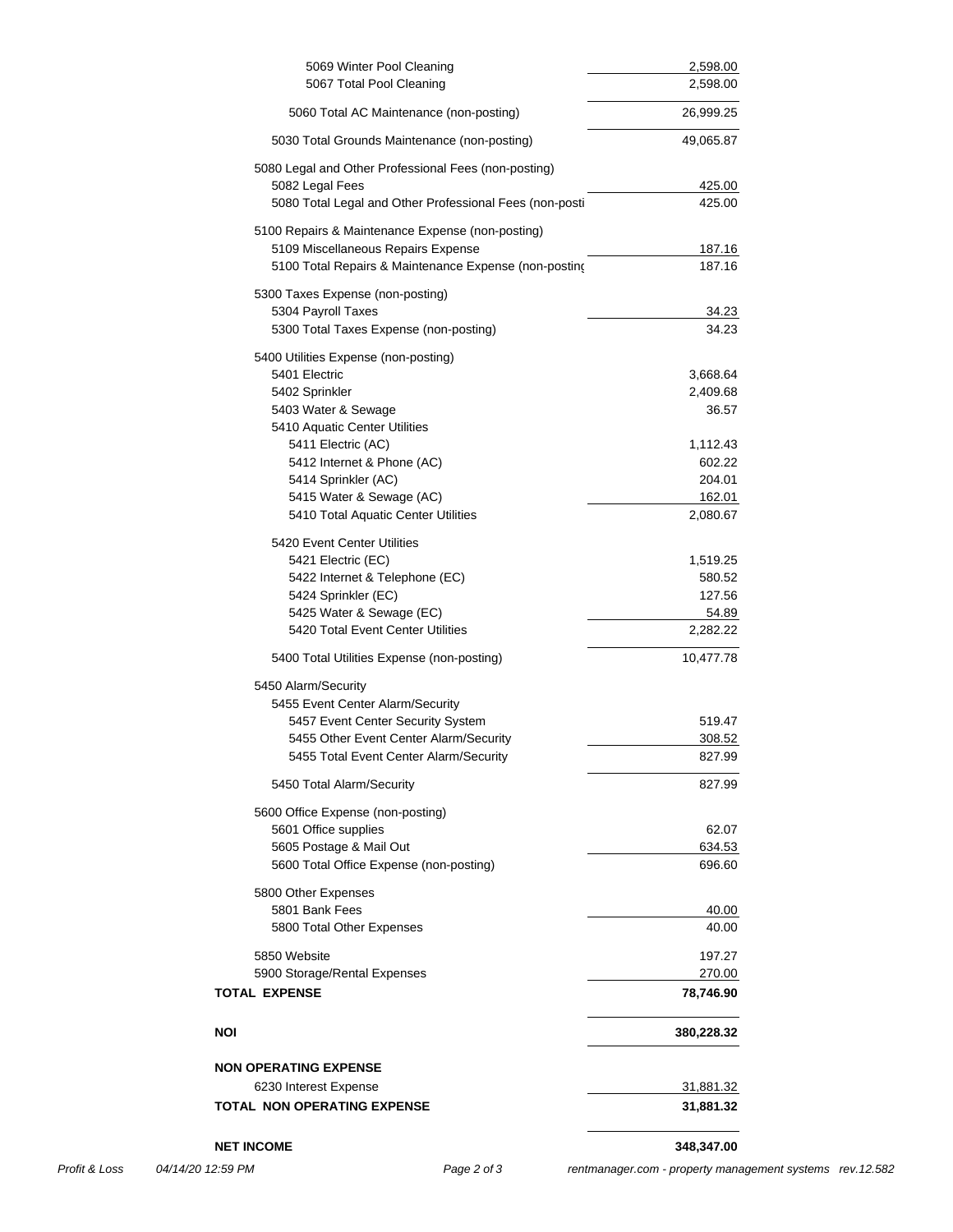### **NET INCOME SUMMARY**

| <b>NET INCOME</b>     | 348,347.00   |
|-----------------------|--------------|
| Non Operating Expense | $-31,881.32$ |
| Net Operating Income  | 380,228.32   |
| Expense               | -78,746.90   |
| Income                | 458,975.22   |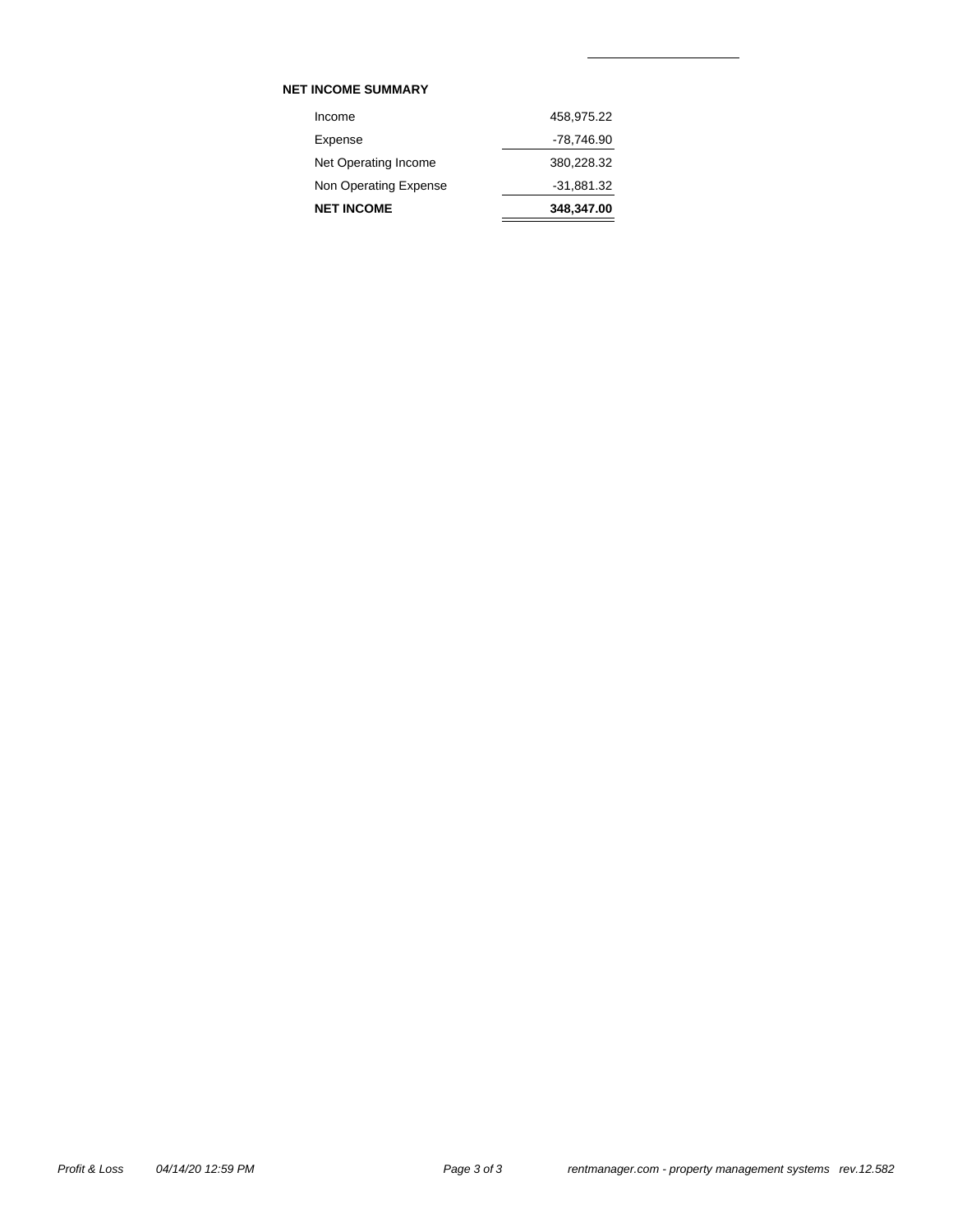## **Profit & Loss 12 Month Recap**

HOAs: Castlegate II,Castlegate II Aquatic Center,Castlegate II Event Center

*Monthly recap 04/01/19 - 03/31/20 (accrual basis)*

|                              | <b>APR 19</b>     | <b>MAY 19</b> | <b>JUN 19</b> | <b>JUL 19</b> | <b>AUG 19</b> | <b>SEP 19</b> | OCT <sub>19</sub> | <b>NOV 19</b> | <b>DEC 19</b> | <b>JAN 20</b>                                            | <b>FEB 20</b> | <b>MAR 20</b> | <b>TOTAL</b> |
|------------------------------|-------------------|---------------|---------------|---------------|---------------|---------------|-------------------|---------------|---------------|----------------------------------------------------------|---------------|---------------|--------------|
| <b>INCOME</b>                |                   |               |               |               |               |               |                   |               |               |                                                          |               |               |              |
| 4000 Management Fee In       | 0.00              | 0.00          | 0.00          | 0.00          | 0.00          | 0.00          | 0.00              | 0.00          | 0.00          | 15.00                                                    | 0.00          | $-15.00$      | 0.00         |
| 4100 HOA Income (non-p       |                   |               |               |               |               |               |                   |               |               |                                                          |               |               |              |
| 4102 Transfer Fees           | 175.00            | 910.00        | 420.00        | 385.00        | 350.00        | 280.00        | 490.00            | 140.00        | 0.00          | 245.00                                                   | 560.00        | 420.00        | 4,375.00     |
| 4110 Annual Dues             |                   |               |               |               |               |               |                   |               |               |                                                          |               |               |              |
| 4111 Builder Dues            | 207.14            | 3,268.38      | 217.80        | 143.50        | 477.32        | 0.00          | 0.00              | 0.00          | 0.00          | 15,046.27                                                | 2,704.10      | 300.00        | 22,364.51    |
| 4112 Homeowner Du            | 1,574.33          | 970.11        | 1,327.42      | 1,324.10      | 1,234.51      | 286.02        | 464.05            | 69.86         |               | 67.39 432,905.52                                         | 31.16         | 3,222.81      | 443,477.28   |
| 4110 Total Annual Dr         | 1,781.47          | 4,238.49      | 1,545.22      | 1,467.60      | 1,711.83      | 286.02        | 464.05            | 69.86         |               | 67.39 447,951.79                                         | 2,735.26      | 3,522.81      | 465,841.79   |
| 4120 Deed Restriction I      |                   |               |               |               |               |               |                   |               |               |                                                          |               |               |              |
| 4121 Cost of Collecti        | 0.00              | 1,050.00      | 0.00          | 0.00          | 0.00          | 0.00          | 0.00              | 0.00          | 0.00          | 0.00                                                     | 0.00          | 55.00         | 1,105.00     |
| 4123 Violation Enford        | 0.00              | 0.00          | 0.00          | 0.00          | 0.00          | 0.00          | 0.00              | 0.00          | 0.00          | 25.00                                                    | 0.00          | 125.00        | 150.00       |
| 4120 Total Deed Res          | 0.00              | 1,050.00      | 0.00          | 0.00          | 0.00          | 0.00          | 0.00              | 0.00          | 0.00          | 25.00                                                    | 0.00          | 180.00        | 1,255.00     |
| 4125 Finance Charges         | 264.37            | $-893.25$     | $-307.50$     | 45.00         | 45.00         | 45.00         | 45.00             | 45.00         | 45.00         | 0.00                                                     | 1,012.50      | $-532.50$     | $-186.38$    |
| 4100 Total HOA Income        | 2,220.84          | 5,305.24      | 1,657.72      | 1,897.60      | 2,106.83      | 611.02        | 999.05            | 254.86        | 112.39        | 448,221.79                                               | 4,307.76      | 3,590.31      | 471,285.41   |
| 4200 Management Compa        |                   |               |               |               |               |               |                   |               |               |                                                          |               |               |              |
| 4206 Service Fees            | $-20.00$          | 0.00          | 0.00          | 80.00         | 0.00          | 0.00          | 0.00              | 0.00          | 0.00          | 0.00                                                     | 0.00          | 0.00          | 60.00        |
| 4207 NSF Fees                | 0.00              | 0.00          | 0.00          | 0.00          | 0.00          | 0.00          | 0.00              | 0.00          | 0.00          | 70.00                                                    | 35.00         | 0.00          | 105.00       |
| 4200 Total Managemer         | $-20.00$          | 0.00          | 0.00          | 80.00         | 0.00          | 0.00          | 0.00              | 0.00          | 0.00          | 70.00                                                    | 35.00         | 0.00          | 165.00       |
| 4300 Aquatic Center Incor    |                   |               |               |               |               |               |                   |               |               |                                                          |               |               |              |
| 4301 Aquatic Club Men        | 0.00              | 10,500.00     | 1,500.00      | 0.00          | 0.00          | 0.00          | 0.00              | 0.00          | 0.00          | 0.00                                                     | 0.00          | 600.00        | 12,600.00    |
| 4302 Aquatic Center Re       | 0.00              | 0.00          | 305.00        | 0.00          | 0.00          | 0.00          | 0.00              | 0.00          | 0.00          | 0.00                                                     | 0.00          | 0.00          | 305.00       |
| 4303 Guest Fees              | 0.00              | 425.00        | 805.00        | 225.00        | 40.00         | $-40.00$      | 0.00              | 0.00          | 0.00          | $-40.00$                                                 | 0.00          | 0.00          | 1,415.00     |
| 4300 Total Aquatic Cen       | 0.00              | 10,925.00     | 2,610.00      | 225.00        | 40.00         | $-40.00$      | 0.00              | 0.00          | 0.00          | $-40.00$                                                 | 0.00          | 600.00        | 14,320.00    |
| 4400 Event Center (non-p     |                   |               |               |               |               |               |                   |               |               |                                                          |               |               |              |
| 4405 EC Rental Income        | 0.00              | 0.00          | 0.00          | 0.00          | 0.00          | 0.00          | 500.00            | 800.00        | 625.00        | 775.00                                                   | 1,250.00      | 200.00        | 4,150.00     |
| 4450 Fitness Center          |                   |               |               |               |               |               |                   |               |               |                                                          |               |               |              |
| 4451 Club Membersh           | 0.00              | 10,500.00     | 1,500.00      | $-12,000.00$  | 0.00          | 0.00          | 0.00              | 0.00          | 0.00          | 0.00                                                     | 0.00          | 0.00          | 0.00         |
| 4450 Total Fitness C         | 0.00              | 10,500.00     | 1,500.00      | $-12,000.00$  | 0.00          | 0.00          | 0.00              | 0.00          | 0.00          | 0.00                                                     | 0.00          | 0.00          | 0.00         |
| 4400 Other Event Cent        | 0.00              | 0.00          | 0.00          | 0.00          | 0.00          | 0.00          | 0.00              | 0.00          | 0.00          | 0.00                                                     | 0.00          | $-34.64$      | $-34.64$     |
| 4400 Total Event Cente       | 0.00              | 10,500.00     | 1,500.00      | $-12,000.00$  | 0.00          | 0.00          | 500.00            | 800.00        | 625.00        | 775.00                                                   | 1,250.00      | 165.36        | 4,115.36     |
| <b>TOTAL INCOME</b>          | 2,200.84          | 26,730.24     | 5,767.72      | $-9,797.40$   | 2,146.83      | 571.02        | 1,499.05          | 1,054.86      |               | 737.39 449,041.79                                        | 5,592.76      | 4,340.67      | 489,885.77   |
| <b>EXPENSE</b>               |                   |               |               |               |               |               |                   |               |               |                                                          |               |               |              |
| 5000 Mgmt/Assoc. Service     |                   |               |               |               |               |               |                   |               |               |                                                          |               |               |              |
| 5001 Management Fee          | 5,175.00          | 5,175.00      | 5,175.00      | 5,175.00      | 5,175.00      | 5,175.00      | 5,175.00          | 5,175.00      | 5,175.00      | 5,175.00                                                 | 5,175.00      | 5,175.00      | 62,100.00    |
| 5003 EC Management           | 0.00              | 0.00          | 0.00          | 0.00          | 0.00          | 0.00          | 250.00            | 0.00          | 400.00        | 0.00                                                     | 450.00        | 150.00        | 1,250.00     |
| Profit & Loss 12 Month Recap | 04/14/20 12:59 PM |               |               |               |               | Page 1 of 5   |                   |               |               | rentmanager.com - property management systems rev.12.582 |               |               |              |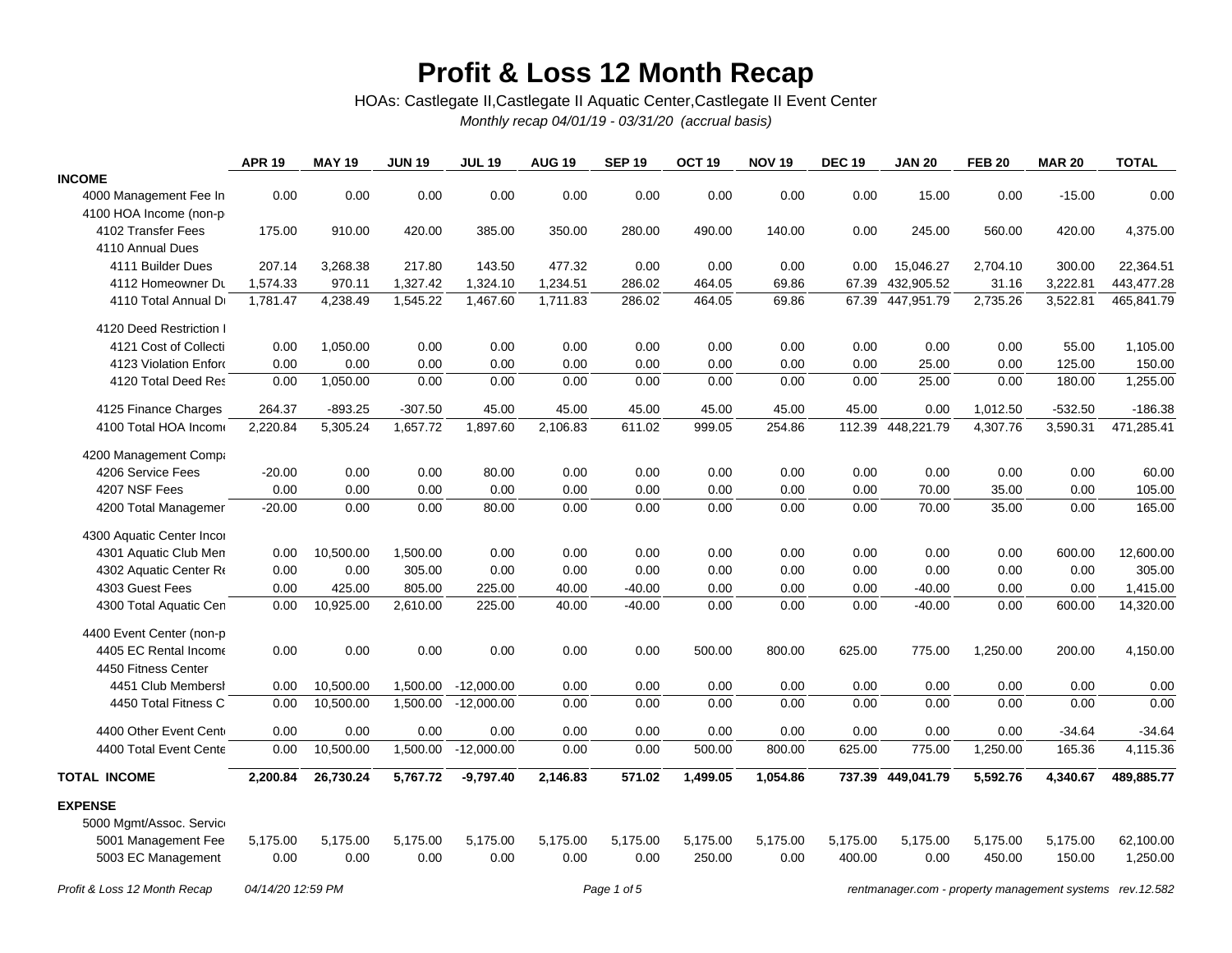|                              | <b>APR 19</b>     | <b>MAY 19</b> | <b>JUN 19</b> | <b>JUL 19</b> | <b>AUG 19</b> | <b>SEP 19</b> | OCT <sub>19</sub>     | <b>NOV 19</b> | <b>DEC 19</b> | <b>JAN 20</b> | <b>FEB 20</b> | <b>MAR 20</b>                                            | <b>TOTAL</b> |
|------------------------------|-------------------|---------------|---------------|---------------|---------------|---------------|-----------------------|---------------|---------------|---------------|---------------|----------------------------------------------------------|--------------|
| 5004 Club Managemen          | 700.00            | 204.08        | 249.28        | 248.00        | 200.00        | 269.80        | 0.00                  | 0.00          | 0.00          | 400.00        | 0.00          | 0.00                                                     | 2,271.16     |
| 5000 Total Mgmt/Assoc        | 5,875.00          | 5,379.08      | 5,424.28      | 5,423.00      | 5,375.00      | 5,444.80      | $\overline{5,}425.00$ | 5,175.00      | 5,575.00      | 5,575.00      | 5,625.00      | 5,325.00                                                 | 65,621.16    |
| 5020 Deed Restriction Exp    |                   |               |               |               |               |               |                       |               |               |               |               |                                                          |              |
| 5021 Cost of Collection      | 0.00              | 390.00        | 0.00          | 0.00          | 0.00          | 0.00          | 0.00                  | 0.00          | 0.00          | 0.00          | 0.00          | 0.00                                                     | 390.00       |
| 5020 Total Deed Restri       | 0.00              | 390.00        | 0.00          | 0.00          | 0.00          | 0.00          | 0.00                  | 0.00          | 0.00          | 0.00          | 0.00          | 0.00                                                     | 390.00       |
| 5030 Grounds Maintenand      |                   |               |               |               |               |               |                       |               |               |               |               |                                                          |              |
| 5031 Irrigation Repair       | 0.00              | 1,185.23      | 689.33        | 0.00          | 2,179.07      | 0.00          | 627.04                | 1,053.81      | 0.00          | 0.00          | 1,186.33      | 0.00                                                     | 6,920.81     |
| 5032 Landscape & Turf        | 5,931.20          | 5,931.20      | 5,931.20      | 5,931.20      | 5,931.20      | 5,931.20      | 5,931.24              | 6,000.67      | 6,000.67      | 6,000.67      | 5,931.21      | 5,931.21                                                 | 71,382.87    |
| 5034 Turf Cutting            | 0.00              | 0.00          | 0.00          | 69.46         | 69.47         | 69.47         | 69.43                 | 0.00          | 0.00          | 0.00          | 69.46         | 69.46                                                    | 416.75       |
| 5035 Repairs & Mainter       | 0.00              | 137.64        | 0.00          | 216.50        | 0.00          | 0.00          | 1,126.85              | 0.00          | 1,590.00      | 0.00          | 0.00          | 0.00                                                     | 3,070.99     |
| 5040 Fountains & Lake        |                   |               |               |               |               |               |                       |               |               |               |               |                                                          |              |
| 5041 Lake Dye                | 0.00              | 354.52        | 433.00        | 0.00          | 433.00        | 0.00          | 0.00                  | 216.50        | 649.50        | 216.50        | 433.00        | 0.00                                                     | 2,736.02     |
| 5042 Service Mainter         | 0.00              | 0.00          | 0.00          | 0.00          | 0.00          | 0.00          | 162.38                | 0.00          | 0.00          | 0.00          | 0.00          | 0.00                                                     | 162.38       |
| 5040 Other Fountain:         | 0.00              | 0.00          | 0.00          | 0.00          | 0.00          | 0.00          | 0.00                  | 0.00          | 0.00          | 0.00          | 152.62        | 0.00                                                     | 152.62       |
| 5040 Total Fountains         | 0.00              | 354.52        | 433.00        | 0.00          | 433.00        | 0.00          | 162.38                | 216.50        | 649.50        | 216.50        | 585.62        | 0.00                                                     | 3,051.02     |
| 5050 EC Maintenance (        |                   |               |               |               |               |               |                       |               |               |               |               |                                                          |              |
| 5051 Irrigation Repai        | 0.00              | 0.00          | 0.00          | 0.00          | 0.00          | 0.00          | 117.99                | 0.00          | 0.00          | 0.00          | 78.49         | 178.58                                                   | 375.06       |
| 5054 Repairs & Main          | 0.00              | 0.00          | 0.00          | 0.00          | $-7,423.14$   | 0.00          | 4,624.64              | 162.38        | 0.00          | 0.00          | 322.38        | 120.00                                                   | $-2,193.74$  |
| 5055 Janitorial (EC)         | 0.00              | 0.00          | 0.00          | 0.00          | 0.00          | 0.00          | 181.86                | 0.00          | 195.47        | 96.81         | 19.59         | $-34.64$                                                 | 459.09       |
| 5057 Landscaping (I          | 431.65            | 431.65        | 431.65        | 37.89         | 863.30        | 480.36        | 431.65                | 431.65        | 431.65        | 431.65        | 431.65        | 431.65                                                   | 5,266.40     |
| 5050 Total EC Maint          | 431.65            | 431.65        | 431.65        | 37.89         | $-6,559.84$   | 480.36        | 5,356.14              | 594.03        | 627.12        | 528.46        | 852.11        | 695.59                                                   | 3,906.81     |
| 5060 AC Maintenance (        |                   |               |               |               |               |               |                       |               |               |               |               |                                                          |              |
| 5062 Landscaping (A          | 395.11            | 395.11        | 395.11        | 395.11        | 395.11        | 395.11        | 395.11                | 395.11        | 395.11        | 395.11        | 395.11        | 395.11                                                   | 4,741.32     |
| 5064 Repairs & Main          | 0.00              | 480.00        | 58.04         | 63.19         | 5,223.29      | 0.00          | 3,199.34              | 0.00          | 0.00          | 67.05         | 2,970.83      | 20,178.04                                                | 32,239.78    |
| 5065 Janitorial (AC)         | 0.00              | 0.00          | 0.00          | 644.75        | 216.50        | 390.63        | 378.88                | 0.00          | 0.00          | 0.00          | 0.00          | 0.00                                                     | 1,630.76     |
| 5067 Pool Cleaning           |                   |               |               |               |               |               |                       |               |               |               |               |                                                          |              |
| 5068 Summer Poc              | 835.68            | 1,625.59      | 2,771.10      | 2,636.91      | 2,583.82      | 2,734.22      | 1,944.23              | 0.00          | 0.00          | 0.00          | 0.00          | 0.00                                                     | 15,131.55    |
| 5069 Winter Pool (           | 0.00              | 0.00          | 0.00          | 0.00          | 0.00          | 0.00          | 0.00                  | 1,208.04      | 649.50        | 0.00          | 1,948.50      | 649.50                                                   | 4,455.54     |
| 5067 Total Pool Cl           | 835.68            | 1,625.59      | 2,771.10      | 2,636.91      | 2,583.82      | 2,734.22      | 1,944.23              | 1,208.04      | 649.50        | 0.00          | 1,948.50      | 649.50                                                   | 19,587.09    |
| 5060 Total AC Maint          | 1,230.79          | 2,500.70      | 3,224.25      | 3,739.96      | 8,418.72      | 3,519.96      | 5,917.56              | 1,603.15      | 1,044.61      | 462.16        | 5,314.44      | 21,222.65                                                | 58,198.95    |
| 5030 Total Grounds Ma        | 7,593.64          | 10,540.94     | 10,709.43     | 9,995.01      | 10,471.62     | 10,000.99     | 19,190.64             | 9,468.16      | 9,911.90      | 7,207.79      | 13,939.17     | 27,918.91                                                | 146,948.20   |
| 5070 Insurance Expense       |                   |               |               |               |               |               |                       |               |               |               |               |                                                          |              |
| 5071 Commercial Propi        | 0.00              | 5,843.00      | 0.00          | 0.00          | 0.00          | 0.00          | 0.00                  | 0.00          | 0.00          | 0.00          | 0.00          | 0.00                                                     | 5,843.00     |
| 5072 General Liability       | 0.00              | 52.51         | 10,698.45     | 0.00          | 0.00          | 0.00          | 0.00                  | 0.00          | 0.00          | 0.00          | 0.00          | 0.00                                                     | 10,750.96    |
| 5073 Directors & Office      | 0.00              | 0.00          | 1,647.00      | 0.00          | 0.00          | 0.00          | 0.00                  | 0.00          | 0.00          | 0.00          | 0.00          | 0.00                                                     | 1,647.00     |
| 5075 Flood Insurance         | 0.00              | 0.00          | 0.00          | 0.00          | 0.00          | 0.00          | 0.00                  | 1,250.00      | 0.00          | 0.00          | 0.00          | 0.00                                                     | 1,250.00     |
| 5070 Total Insurance E       | 0.00              | 5,895.51      | 12,345.45     | 0.00          | 0.00          | 0.00          | 0.00                  | 1,250.00      | 0.00          | 0.00          | 0.00          | 0.00                                                     | 19,490.96    |
| 5080 Legal and Other Pro     |                   |               |               |               |               |               |                       |               |               |               |               |                                                          |              |
| 5081 Accounting Fees         | 0.00              | 0.00          | 825.00        | 0.00          | 0.00          | 0.00          | 0.00                  | 0.00          | 0.00          | 0.00          | 0.00          | 0.00                                                     | 825.00       |
| 5082 Legal Fees              | 0.00              | 0.00          | 0.00          | 0.00          | 0.00          | 0.00          | 125.00                | 0.00          | 0.00          | 425.00        | 0.00          | 0.00                                                     | 550.00       |
| 5080 Total Legal and O       | 0.00              | 0.00          | 825.00        | 0.00          | 0.00          | 0.00          | 125.00                | 0.00          | 0.00          | 425.00        | 0.00          | 0.00                                                     | 1,375.00     |
| Profit & Loss 12 Month Recap | 04/14/20 12:59 PM |               |               |               |               | Page 2 of 5   |                       |               |               |               |               | rentmanager.com - property management systems rev.12.582 |              |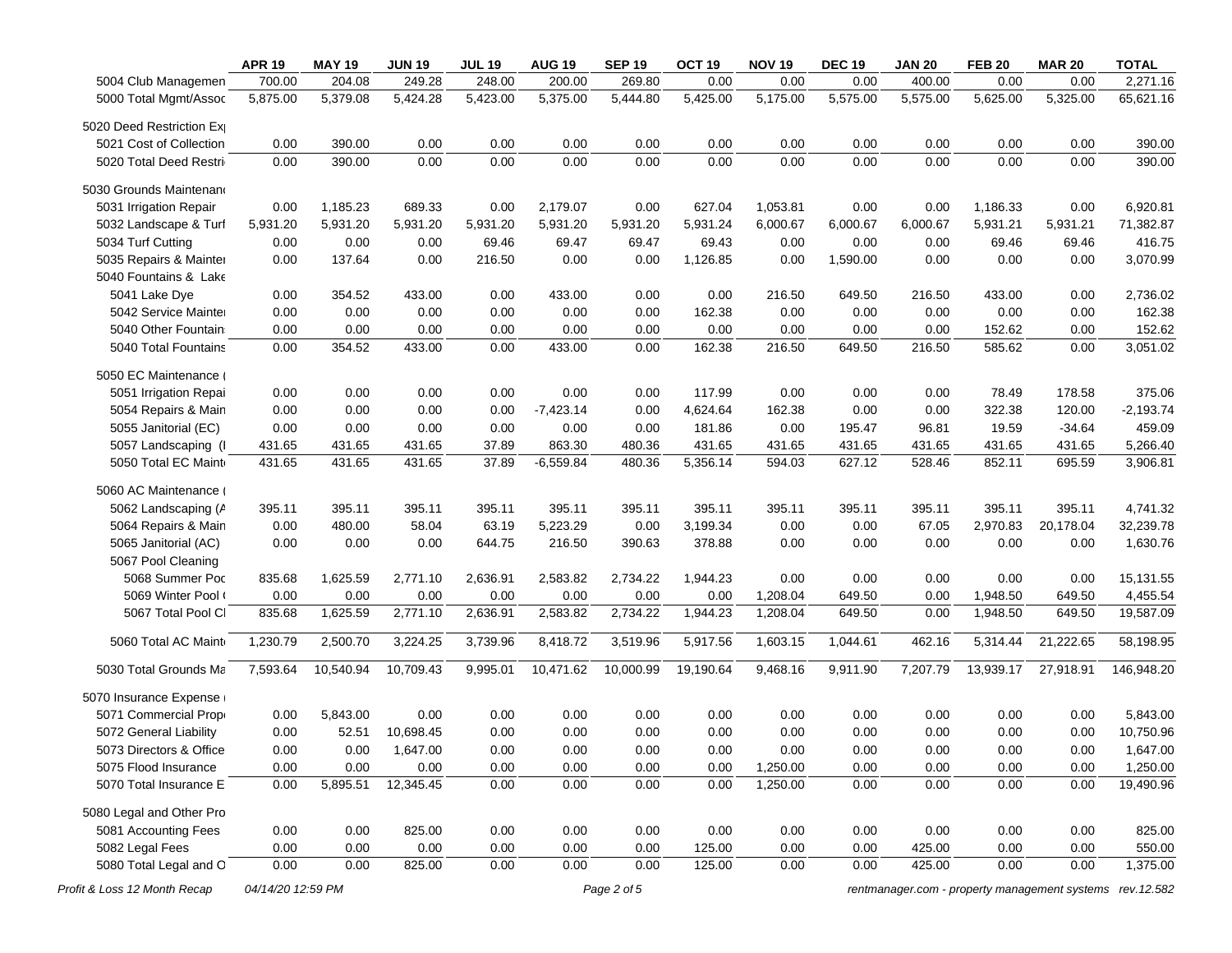|                            | <b>APR 19</b> | <b>MAY 19</b> | <b>JUN 19</b> | <b>JUL 19</b> | <b>AUG 19</b> | <b>SEP 19</b> | OCT <sub>19</sub> | <b>NOV 19</b> | <b>DEC 19</b> | <b>JAN 20</b> | <b>FEB 20</b> | <b>MAR 20</b> | <b>TOTAL</b> |
|----------------------------|---------------|---------------|---------------|---------------|---------------|---------------|-------------------|---------------|---------------|---------------|---------------|---------------|--------------|
| 5100 Repairs & Maintenar   |               |               |               |               |               |               |                   |               |               |               |               |               |              |
| 5109 Miscellaneous Re      | 0.00          | 0.00          | 0.00          | 0.00          | 0.00          | 0.00          | 0.00              | 0.00          | 0.00          | 187.16        | 0.00          | 0.00          | 187.16       |
| 5100 Total Repairs & M     | 0.00          | 0.00          | 0.00          | 0.00          | 0.00          | 0.00          | 0.00              | 0.00          | 0.00          | 187.16        | 0.00          | 0.00          | 187.16       |
| 5200 Supplies Expense      |               |               |               |               |               |               |                   |               |               |               |               |               |              |
| 5201 Event Center Sup      | 0.00          | 0.00          | 0.00          | 0.00          | 0.00          | 0.00          | 56.28             | 0.00          | 0.00          | 0.00          | 0.00          | 0.00          | 56.28        |
| 5210 Aquatic Center St     |               |               |               |               |               |               |                   |               |               |               |               |               |              |
| 5212 Pool & AC Sup         | 60.70         | 577.58        | 0.00          | 0.00          | 17.82         | 34.94         | 0.00              | 0.00          | 0.00          | 0.00          | 0.00          | 0.00          | 691.04       |
| 5210 Other Aquatic (       | 0.00          | 0.00          | 0.00          | 0.00          | 0.00          | 0.00          | 129.86            | 0.00          | 0.00          | 0.00          | 0.00          | 0.00          | 129.86       |
| 5210 Total Aquatic C       | 60.70         | 577.58        | 0.00          | 0.00          | 17.82         | 34.94         | 129.86            | 0.00          | 0.00          | 0.00          | 0.00          | 0.00          | 820.90       |
| 5200 Total Supplies Ex     | 60.70         | 577.58        | 0.00          | 0.00          | 17.82         | 34.94         | 186.14            | 0.00          | 0.00          | 0.00          | 0.00          | 0.00          | 877.18       |
| 5300 Taxes Expense (nor    |               |               |               |               |               |               |                   |               |               |               |               |               |              |
| 5301 Property Taxes        | 0.00          | 0.00          | 0.00          | 0.00          | 0.00          | 0.00          | 0.00              | 29.51         | 0.00          | 0.00          | 0.00          | 0.00          | 29.51        |
| 5303 Other Taxes           | 0.00          | 0.00          | 0.00          | 0.00          | 339.29        | 0.00          | 0.00              | 0.00          | 0.00          | 0.00          | 0.00          | 0.00          | 339.29       |
| 5304 Payroll Taxes         | 0.00          | 0.00          | 0.00          | 306.95        | 0.00          | 0.00          | 754.00            | 0.00          | 0.00          | 34.23         | 0.00          | 0.00          | 1,095.18     |
| 5300 Total Taxes Expe      | 0.00          | 0.00          | 0.00          | 306.95        | 339.29        | 0.00          | 754.00            | 29.51         | 0.00          | 34.23         | 0.00          | 0.00          | 1,463.98     |
| 5400 Utilities Expense (nc |               |               |               |               |               |               |                   |               |               |               |               |               |              |
| 5401 Electric              | 606.80        | 740.00        | 783.99        | 1,142.36      | 418.82        | 288.50        | 668.47            | 295.71        | 1,057.75      | 1,403.91      | 1,212.16      | 1,052.57      | 9,671.04     |
| 5402 Sprinkler             | 216.80        | 1,409.07      | 2,305.87      | 1,882.64      | 4,006.27      | 4,994.44      | 4,730.60          | 1,318.46      | 3,852.15      | 357.44        | 1,117.14      | 935.10        | 27,125.98    |
| 5403 Water & Sewage        | 10.80         | 11.51         | 11.61         | 10.80         | 10.80         | 14.27         | 10.80             | 17.63         | 12.40         | 17.56         | 13.46         | 5.55          | 147.19       |
| 5410 Aquatic Center Ut     |               |               |               |               |               |               |                   |               |               |               |               |               |              |
| 5411 Electric (AC)         | 68.61         | 50.79         | 51.87         | 55.75         | 300.00        | 461.96        | 258.84            | 520.35        | 410.94        | 242.24        | 458.75        | 411.44        | 3,291.54     |
| 5412 Internet & Phor       | 182.53        | 182.29        | 192.94        | 192.94        | 194.21        | 194.21        | 201.21            | 201.38        | 356.38        | 201.36        | 200.43        | 200.43        | 2,500.31     |
| 5414 Sprinkler (AC)        | 13.55         | 24.35         | 13.55         | 50.47         | 74.30         | 134.19        | 118.07            | 67.87         | 68.07         | 68.07         | 68.07         | 67.87         | 768.43       |
| 5415 Water & Sewaç         | 39.65         | 46.08         | 57.61         | 74.88         | 65.07         | 46.08         | 106.40            | 66.66         | 46.96         | 38.67         | 56.81         | 66.53         | 711.40       |
| 5410 Total Aquatic C       | 304.34        | 303.51        | 315.97        | 374.04        | 633.58        | 836.44        | 684.52            | 856.26        | 882.35        | 550.34        | 784.06        | 746.27        | 7,271.68     |
| 5420 Event Center Utili    |               |               |               |               |               |               |                   |               |               |               |               |               |              |
| 5421 Electric (EC)         | 581.09        | 532.31        | 587.50        | 530.09        | 578.53        | 601.40        | 509.43            | 555.35        | 626.97        | 680.57        | 710.09        | 128.59        | 6,621.92     |
| 5422 Internet & Teler      | 114.52        | 120.52        | 120.52        | 120.52        | 241.04        | 0.00          | 120.52            | 125.97        | 125.97        | 125.97        | 125.97        | 328.58        | 1,670.10     |
| 5424 Sprinkler (EC)        | 13.55         | 59.58         | 64.67         | 124.31        | 189.63        | 191.50        | 178.27            | 512.38        | 77.35         | 15.60         | 81.33         | 30.63         | 1,538.80     |
| 5425 Water & Sewaç         | 41.40         | 68.18         | 79.95         | 272.70        | 309.38        | 432.74        | 368.70            | 48.04         | 244.99        | 0.00          | 48.44         | 6.45          | 1,920.97     |
| 5420 Total Event Cer       | 750.56        | 780.59        | 852.64        | 1,047.62      | 1,318.58      | 1,225.64      | 1,176.92          | 1,241.74      | 1,075.28      | 822.14        | 965.83        | 494.25        | 11,751.79    |
| 5400 Total Utilities Expr  | 1,889.30      | 3,244.68      | 4,270.08      | 4,457.46      | 6,388.05      | 7,359.29      | 7,271.31          | 3,729.80      | 6,879.93      | 3,151.39      | 4,092.65      | 3,233.74      | 55,967.68    |
| 5450 Alarm/Security        |               |               |               |               |               |               |                   |               |               |               |               |               |              |
| 5451 Aquatic Security S    | 2,873.99      | 102.84        | 1,477.60      | 0.00          | 741.50        | 389.57        | 0.00              | 0.00          | 0.00          | 0.00          | 0.00          | 0.00          | 5,585.50     |
| 5455 Event Center Alar     |               |               |               |               |               |               |                   |               |               |               |               |               |              |
| 5456 Event Center F        | 0.00          | 0.00          | 0.00          | 0.00          | 720.00        | 0.00          | 0.00              | 645.00        | 0.00          | 0.00          | 0.00          | 0.00          | 1,365.00     |
| 5457 Event Center S        | 0.00          | 0.00          | 0.00          | 0.00          | 0.00          | 0.00          | 0.00              | 0.00          | 0.00          | 0.00          | 0.00          | 519.47        | 519.47       |
| 5455 Other Event Ce        | 0.00          | 0.00          | 0.00          | 0.00          | 0.00          | 0.00          | 102.84            | 102.84        | 0.00          | 308.52        | 0.00          | 0.00          | 514.20       |
| 5455 Total Event Cer       | 0.00          | 0.00          | 0.00          | 0.00          | 720.00        | 0.00          | 102.84            | 747.84        | 0.00          | 308.52        | 0.00          | 519.47        | 2,398.67     |
| 5450 Total Alarm/Secur     | 2,873.99      | 102.84        | 1,477.60      | 0.00          | 1,461.50      | 389.57        | 102.84            | 747.84        | 0.00          | 308.52        | 0.00          | 519.47        | 7,984.17     |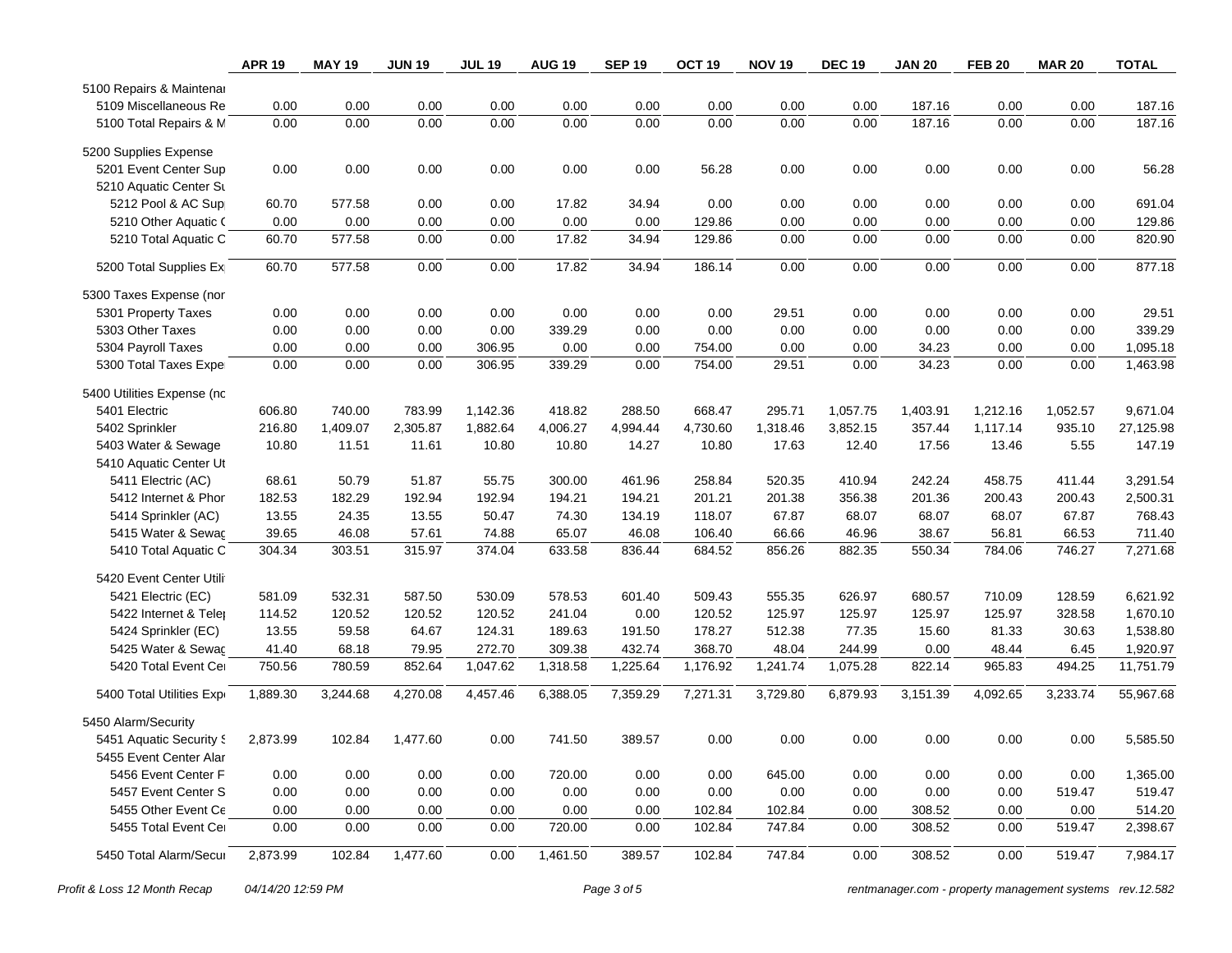|                          | <b>APR 19</b> | <b>MAY 19</b> | <b>JUN 19</b> | <b>JUL 19</b> | <b>AUG 19</b> | <b>SEP 19</b> | OCT <sub>19</sub>     | <b>NOV 19</b> | <b>DEC 19</b> | <b>JAN 20</b>         | <b>FEB 20</b> | <b>MAR 20</b> | <b>TOTAL</b> |
|--------------------------|---------------|---------------|---------------|---------------|---------------|---------------|-----------------------|---------------|---------------|-----------------------|---------------|---------------|--------------|
| 5600 Office Expense (non |               |               |               |               |               |               |                       |               |               |                       |               |               |              |
| 5601 Office supplies     | 40.72         | 0.00          | 0.00          | 0.00          | 29.22         | 0.00          | 161.78                | 0.00          | 0.00          | 62.07                 | 0.00          | 0.00          | 293.79       |
| 5602 Meeting Expense     | 0.00          | 0.00          | 0.00          | 74.28         | 0.00          | 130.00        | 180.00                | 0.00          | 0.00          | 0.00                  | 0.00          | 0.00          | 384.28       |
| 5605 Postage & Mail O    | 95.74         | 37.75         | 538.70        | 2.58          | 27.58         | 623.49        | 3.00                  | 0.00          | 6.00          | 326.26                | 195.00        | 113.27        | 1,969.37     |
| 5600 Total Office Exper  | 136.46        | 37.75         | 538.70        | 76.86         | 56.80         | 753.49        | 344.78                | 0.00          | 6.00          | 388.33                | 195.00        | 113.27        | 2,647.44     |
| 5700 General Expenses (  |               |               |               |               |               |               |                       |               |               |                       |               |               |              |
| 5702 Capital Improvem    | 0.00          | 0.00          | 0.00          | 0.00          | 0.00          | 0.00          | 0.00                  | 11,824.75     | 0.00          | 0.00                  | 0.00          | 0.00          | 11,824.75    |
| 5710 Wages, Salary       |               |               |               |               |               |               |                       |               |               |                       |               |               |              |
| 5712 Pool Staff Wag      | 0.00          | 125.61        | 1,502.08      | 1,431.74      | 1,761.76      | 294.14        | 0.00                  | 0.00          | 0.00          | 0.00                  | 0.00          | 0.00          | 5,115.33     |
| 5710 Total Wages, S      | 0.00          | 125.61        | 1,502.08      | 1,431.74      | 1,761.76      | 294.14        | 0.00                  | 0.00          | 0.00          | 0.00                  | 0.00          | 0.00          | 5,115.33     |
| 5700 Total General Exp   | 0.00          | 125.61        | 1,502.08      | 1,431.74      | 1,761.76      | 294.14        | 0.00                  | 11,824.75     | 0.00          | 0.00                  | 0.00          | 0.00          | 16,940.08    |
| 5800 Other Expenses      |               |               |               |               |               |               |                       |               |               |                       |               |               |              |
| 5801 Bank Fees           | 0.00          | 0.90          | 0.00          | 35.00         | 0.00          | 35.00         | 0.00                  | 0.00          | 0.00          | 40.00                 | 0.00          | 0.00          | 110.90       |
| 5802 Dues & Subscripti   | 0.00          | 0.00          | 0.00          | 0.00          | 0.00          | 48.00         | 0.00                  | 0.00          | 0.00          | 0.00                  | 0.00          | 0.00          | 48.00        |
| 5803 Flags, Decoration   | 0.00          | 0.00          | 925.76        | 36.13         | 272.57        | 0.00          | 0.00                  | 0.00          | 351.81        | 0.00                  | 0.00          | 0.00          | 1,586.27     |
| 5800 Total Other Exper   | 0.00          | 0.90          | 925.76        | 71.13         | 272.57        | 83.00         | 0.00                  | 0.00          | 351.81        | 40.00                 | 0.00          | 0.00          | 1,745.17     |
| 5850 Website             | 0.00          | 588.00        | 0.00          | 0.00          | 0.00          | 0.00          | 0.00                  | 0.00          | 0.00          | 153.25                | 44.02         | 0.00          | 785.27       |
| 5900 Storage/Rental Expe | 90.00         | 90.00         | 90.00         | 90.00         | 90.00         | 90.00         | 90.00                 | 90.00         | 90.00         | 90.00                 | 90.00         | 90.00         | 1,080.00     |
| <b>TOTAL EXPENSE</b>     | 18,519.09     | 26,972.89     | 38,108.38     | 21,852.15     | 26,234.41     | 24,450.22     | 33,489.71             | 32,315.06     | 22,814.64     | 17,560.67             | 23,985.84     | 37,200.39     | 323,503.45   |
| <b>NOI</b>               | $-16,318.25$  | $-242.65$     | $-32,340.66$  | $-31,649.55$  | -24,087.58    | -23,879.20    | -31,990.66 -31,260.20 |               |               | -22,077.25 431,481.12 | $-18,393.08$  | $-32,859.72$  | 166,382.32   |
| <b>N/O EXPENSE</b>       |               |               |               |               |               |               |                       |               |               |                       |               |               |              |
| 6230 Interest Expense    | 7.953.50      | 8,204.32      | 7.939.66      | 8,204.32      | 8.204.32      | 7.939.66      | 8,204.32              | 7.939.66      | 8,204.32      | 8.204.32              | 7.675.00      | 16,002.00     | 104,675.40   |
| <b>TOTAL N/O EXPENSE</b> | 7,953.50      | 8,204.32      | 7,939.66      | 8,204.32      | 8,204.32      | 7,939.66      | 8,204.32              | 7,939.66      | 8,204.32      | 8,204.32              | 7,675.00      | 16,002.00     | 104,675.40   |
| <b>NET INCOME</b>        | $-24,271.75$  | $-8,446.97$   | $-40,280.32$  | $-39,853.87$  | $-32,291.90$  | $-31,818.86$  | $-40,194.98$          | $-39,199.86$  |               | -30,281.57 423,276.80 | $-26,068.08$  | -48,861.72    | 61,706.92    |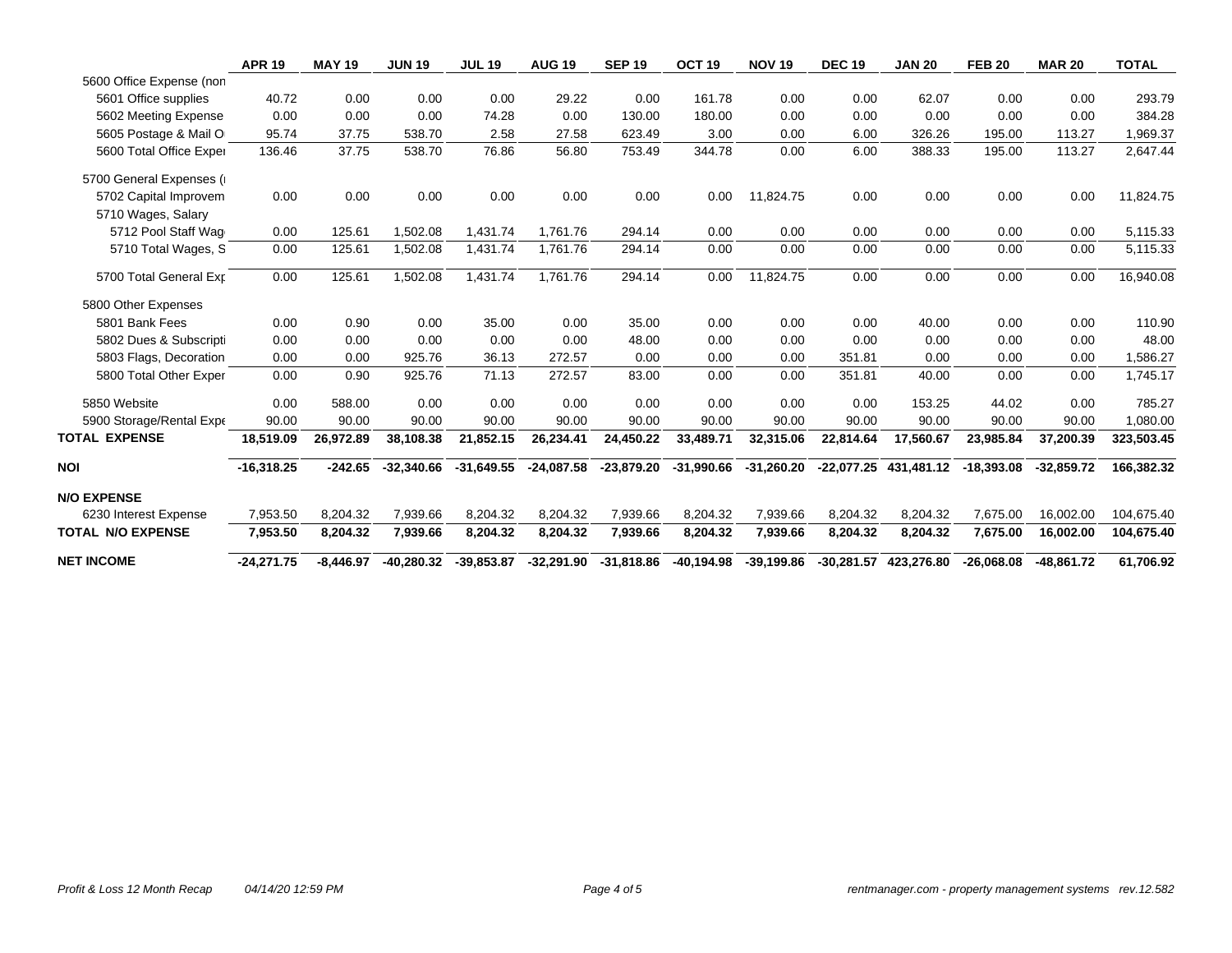|                           | <b>APR 19</b> | <b>MAY 19</b> | <b>JUN 19</b> | <b>JUL 19</b> | <b>AUG 19</b> | <b>SEP 19</b> | OCT <sub>19</sub>     | <b>NOV 19</b> | <b>DEC 19</b> | <b>JAN 20</b>         | <b>FEB 20</b> | <b>MAR 20</b> | <b>TOTAL</b>  |
|---------------------------|---------------|---------------|---------------|---------------|---------------|---------------|-----------------------|---------------|---------------|-----------------------|---------------|---------------|---------------|
| <b>NET INCOME SUMMARY</b> |               |               |               |               |               |               |                       |               |               |                       |               |               |               |
| Income                    | 2.200.84      | 26.730.24     | 5.767.72      | -9.797.40     | 2.146.83      | 571.02        | 1.499.05              | 1.054.86      |               | 737.39 449.041.79     | 5.592.76      | 4.340.67      | 489.885.77    |
| Expense                   | -18.519.09    | -26.972.89    | -38.108.38    | -21.852.15    | -26.234.41    |               | -24,450.22 -33,489.71 | -32,315.06    | -22.814.64    | -17.560.67            | -23.985.84    | -37.200.39    | $-323.503.45$ |
| Net Operating Income      | -16.318.25    | -242.65       | -32.340.66    | -31.649.55    | -24.087.58    | -23.879.20    | -31.990.66            | -31.260.20    |               | -22.077.25 431.481.12 | -18.393.08    | $-32.859.72$  | 166.382.32    |
| Non Operating Expense     | -7.953.50     | $-8.204.32$   | $-7.939.66$   | $-8.204.32$   | $-8.204.32$   | -7.939.66     | -8.204.32             | -7.939.66     | $-8.204.32$   | $-8.204.32$           | $-7.675.00$   | $-16.002.00$  | -104.675.40   |
| <b>NET INCOME</b>         | -24.271.75    | -8.446.97     | -40.280.32    | -39.853.87    | -32.291.90    | -31.818.86    | -40,194.98            | -39.199.86    |               | -30.281.57 423.276.80 | -26.068.08    | -48.861.72    | 61.706.92     |

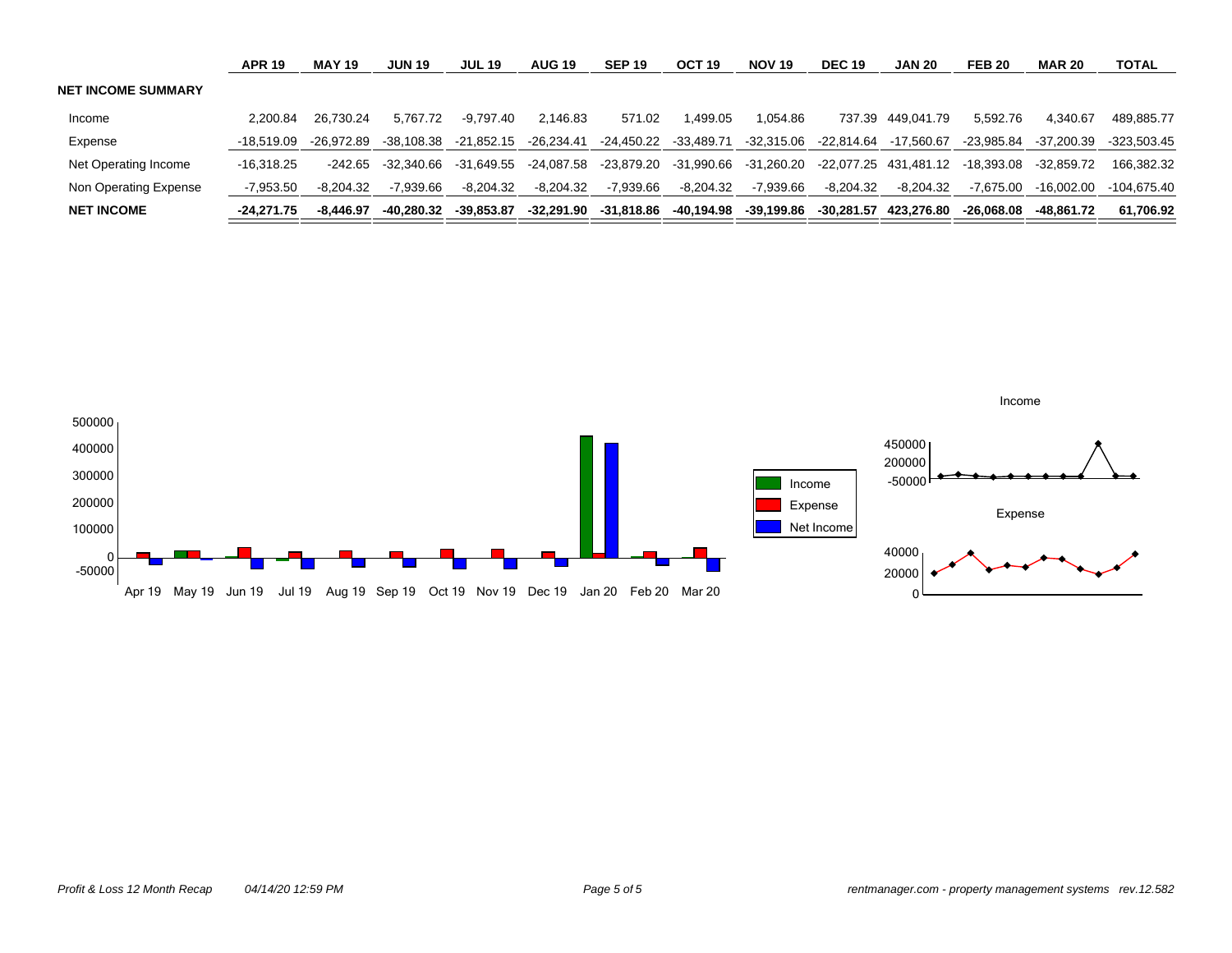# **Actual/Budget Fiscal Year Analysis**

*Analysis for Fiscal Year 01/01/20 - 12/31/20 (accrual basis) as of As of 03/31/20* HOAs: Castlegate II,Castlegate II Aquatic Center,Castlegate II Event Center

|                                     |               | <b>Actual</b> |               | <b>Budget</b> |                  |               |               |               |               |                   |               |               |              | <b>ORIGINAL</b> |
|-------------------------------------|---------------|---------------|---------------|---------------|------------------|---------------|---------------|---------------|---------------|-------------------|---------------|---------------|--------------|-----------------|
|                                     | <b>JAN 20</b> | <b>FEB 20</b> | <b>MAR 20</b> | <b>APR 20</b> | <b>MAY 20</b>    | <b>JUN 20</b> | <b>JUL 20</b> | <b>AUG 20</b> | <b>SEP 20</b> | OCT <sub>20</sub> | <b>NOV 20</b> | <b>DEC 20</b> | <b>TOTAL</b> | <b>BUDGET</b>   |
| <b>INCOME</b>                       |               |               |               |               |                  |               |               |               |               |                   |               |               |              |                 |
| 4000 Management Fee Incon           | 15.00         | 0.00          | $-15.00$      | 0.00          | 0.00             | 0.00          | 0.00          | 0.00          | 0.00          | 0.00              | 0.00          | 0.00          | 0.00         | 0.00            |
| 4100 HOA Income (non-postil         |               |               |               |               |                  |               |               |               |               |                   |               |               |              |                 |
| 4102 Transfer Fees                  | 245.00        | 560.00        | 420.00        | 250.00        | 250.00           | 250.00        | 250.00        | 250.00        | 250.00        | 250.00            | 250.00        | 250.00        | 3,475.00     | 3,000.00        |
| 4110 Annual Dues                    |               |               |               |               |                  |               |               |               |               |                   |               |               |              |                 |
| 4111 Builder Dues                   | 15,046.27     | 2,704.10      | 300.00        | 0.00          | 0.00             | 0.00          | 0.00          | 0.00          | 0.00          | 0.00              | 0.00          | 0.00          | 18,050.37    | 20,400.00       |
| 4112 Homeowner Dues 432,905.52      |               | 31.16         | 3,222.81      | 0.00          | 0.00             | 0.00          | 0.00          | 0.00          | 0.00          | 0.00              | 0.00          | 0.00          | 436,159.49   | 423,000.00      |
| 4110 Total Annual Dues 447,951.79   |               | 2,735.26      | 3,522.81      | 0.00          | 0.00             | 0.00          | 0.00          | 0.00          | 0.00          | 0.00              | 0.00          | 0.00          | 454,209.86   | 443,400.00      |
| 4120 Deed Restriction Inco          |               |               |               |               |                  |               |               |               |               |                   |               |               |              |                 |
| 4121 Cost of Collection             | 0.00          | 0.00          | 55.00         | 0.00          | 250.00           | 0.00          | 0.00          | 0.00          | 0.00          | 0.00              | 0.00          | 0.00          | 305.00       | 250.00          |
| 4123 Violation Enforcem             | 25.00         | 0.00          | 125.00        | 0.00          | 0.00             | 0.00          | 0.00          | 0.00          | 0.00          | 0.00              | 0.00          | 0.00          | 150.00       | 0.00            |
| 4120 Total Deed Restric             | 25.00         | 0.00          | 180.00        | 0.00          | 250.00           | 0.00          | 0.00          | 0.00          | 0.00          | 0.00              | 0.00          | 0.00          | 455.00       | 250.00          |
| 4125 Finance Charges                | 0.00          | 1,012.50      | $-532.50$     | 0.00          | 0.00             | 0.00          | 0.00          | 0.00          | 0.00          | 0.00              | 0.00          | 0.00          | 480.00       | 0.00            |
| 4100 Total HOA Income (n 448,221.79 |               | 4,307.76      | 3,590.31      | 250.00        | 500.00           | 250.00        | 250.00        | 250.00        | 250.00        | 250.00            | 250.00        | 250.00        | 458,619.86   | 446,650.00      |
| 4200 Management Company             |               |               |               |               |                  |               |               |               |               |                   |               |               |              |                 |
| 4207 NSF Fees                       | 70.00         | 35.00         | 0.00          | 0.00          | 0.00             | 0.00          | 0.00          | 0.00          | 0.00          | 0.00              | 0.00          | 0.00          | 105.00       | 0.00            |
| 4200 Total Management C             | 70.00         | 35.00         | 0.00          | 0.00          | 0.00             | 0.00          | 0.00          | 0.00          | 0.00          | 0.00              | 0.00          | 0.00          | 105.00       | 0.00            |
| 4300 Aquatic Center Income          |               |               |               |               |                  |               |               |               |               |                   |               |               |              |                 |
| 4301 Aquatic Club Member            | 0.00          | 0.00          | 600.00        | 0.00          | 15,000.00        | 0.00          | 0.00          | 0.00          | 0.00          | 0.00              | 0.00          | 0.00          | 15,600.00    | 15,000.00       |
| 4303 Guest Fees                     | $-40.00$      | 0.00          | 0.00          | 0.00          | 1,000.00         | 0.00          | 0.00          | 0.00          | 0.00          | 0.00              | 0.00          | 0.00          | 960.00       | 1,000.00        |
| 4300 Total Aquatic Center           | $-40.00$      | 0.00          | 600.00        | 0.00          | 16,000.00        | 0.00          | 0.00          | 0.00          | 0.00          | 0.00              | 0.00          | 0.00          | 16,560.00    | 16,000.00       |
| 4400 Event Center (non-posti        |               |               |               |               |                  |               |               |               |               |                   |               |               |              |                 |
| 4405 EC Rental Income               | 775.00        | 1,250.00      | 200.00        | 450.00        | 450.00           | 450.00        | 450.00        | 450.00        | 450.00        | 450.00            | 450.00        | 450.00        | 6,275.00     | 5,400.00        |
| 4400 Other Event Center (r          | 0.00          | 0.00          | $-34.64$      | 0.00          | 0.00             | 0.00          | 0.00          | 0.00          | 0.00          | 0.00              | 0.00          | 0.00          | $-34.64$     | 0.00            |
| 4400 Total Event Center (n          | 775.00        | 1,250.00      | 165.36        | 450.00        | 450.00           | 450.00        | 450.00        | 450.00        | 450.00        | 450.00            | 450.00        | 450.00        | 6,240.36     | 5,400.00        |
| <b>TOTAL INCOME</b>                 | 449,041.79    | 5,592.76      | 4,340.67      |               | 700.00 16,950.00 | 700.00        | 700.00        | 700.00        | 700.00        | 700.00            | 700.00        | 700.00        | 481,525.22   | 468,050.00      |
| <b>EXPENSE</b>                      |               |               |               |               |                  |               |               |               |               |                   |               |               |              |                 |
| 5000 Mgmt/Assoc. Service Fe         |               |               |               |               |                  |               |               |               |               |                   |               |               |              |                 |
| 5001 Management Fees                | 5,175.00      | 5,175.00      | 5,175.00      | 5,175.00      | 5,175.00         | 5,175.00      | 5,175.00      | 5,175.00      | 5,175.00      | 5,175.00          | 5,175.00      | 5,175.00      | 62,100.00    | 62,100.00       |
| 5003 EC Management Fee              | 0.00          | 450.00        | 150.00        | 150.00        | 150.00           | 150.00        | 150.00        | 150.00        | 150.00        | 150.00            | 150.00        | 150.00        | 1,950.00     | 1,800.00        |
| 5004 Club Management                | 400.00        | 0.00          | 0.00          | 0.00          | 0.00             | 0.00          | 0.00          | 0.00          | 0.00          | 0.00              | 0.00          | 0.00          | 400.00       | 0.00            |
| 5000 Total Mgmt/Assoc. Se           | 5,575.00      | 5,625.00      | 5,325.00      | 5,325.00      | 5,325.00         | 5,325.00      | 5,325.00      | 5,325.00      | 5,325.00      | 5,325.00          | 5,325.00      | 5,325.00      | 64,450.00    | 63,900.00       |
| 5020 Deed Restriction Expen         |               |               |               |               |                  |               |               |               |               |                   |               |               |              |                 |
| 5021 Cost of Collection             | 0.00          | 0.00          | 0.00          | 0.00          | 500.00           | 0.00          | 0.00          | 0.00          | 0.00          | 0.00              | 0.00          | 0.00          | 500.00       | 500.00          |

*Actual/Budget Fiscal Year Analysis 04/14/20 12:59 PM Page 1 of 5 [rentmanager.com - property management systems rev.12.582](http://www.rentmanager.com)*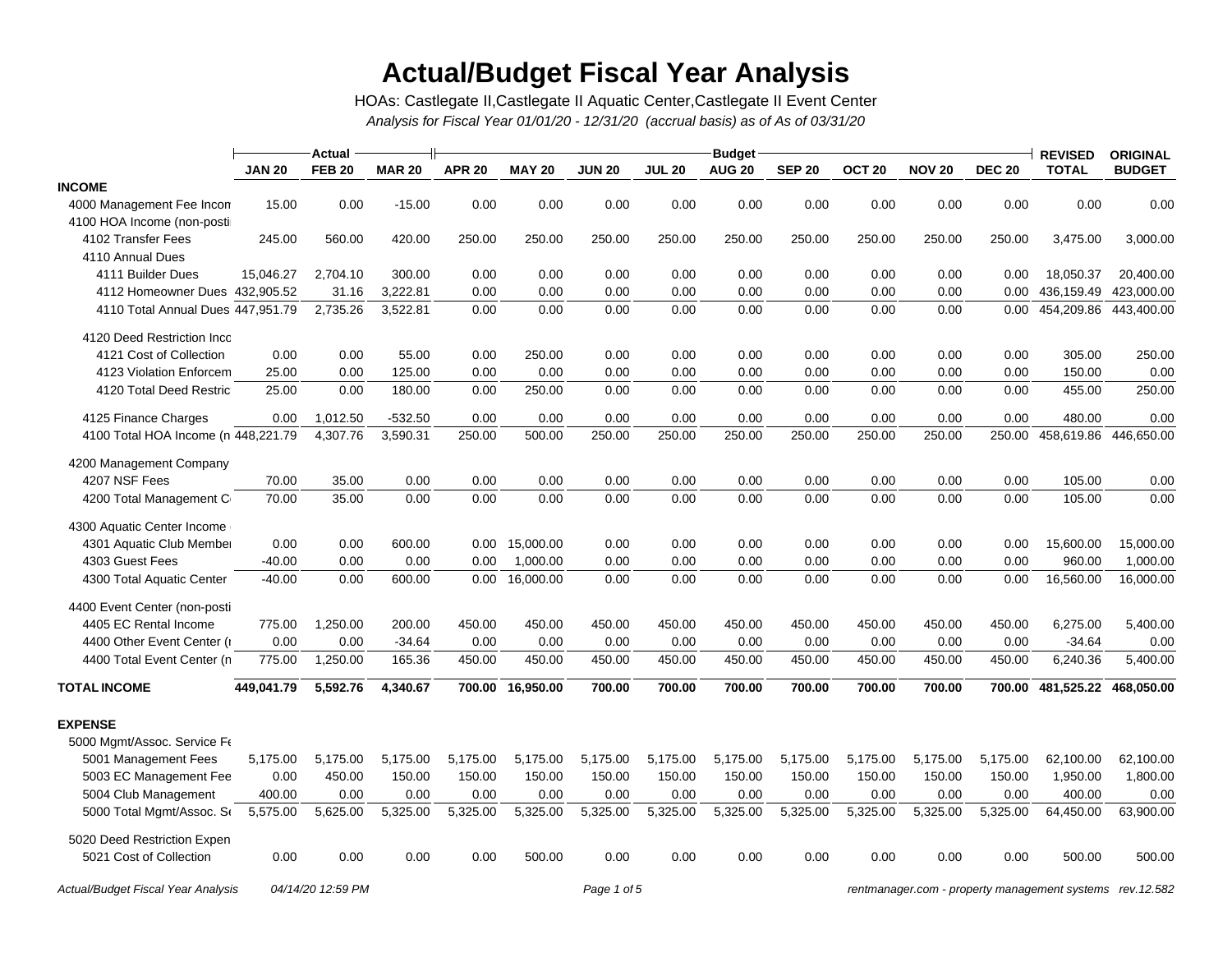|                              |               | Actual        |                     | <b>Budget</b>  |               |                                                       |               |               |               | <b>REVISED</b>    | <b>ORIGINAL</b> |               |              |               |
|------------------------------|---------------|---------------|---------------------|----------------|---------------|-------------------------------------------------------|---------------|---------------|---------------|-------------------|-----------------|---------------|--------------|---------------|
|                              | <b>JAN 20</b> | <b>FEB 20</b> | <b>MAR 20</b>       | <b>APR 20</b>  | <b>MAY 20</b> | <b>JUN 20</b>                                         | <b>JUL 20</b> | <b>AUG 20</b> | <b>SEP 20</b> | OCT <sub>20</sub> | <b>NOV 20</b>   | <b>DEC 20</b> | <b>TOTAL</b> | <b>BUDGET</b> |
| 5020 Total Deed Restriction  | 0.00          | 0.00          | 0.00                | 0.00           | 500.00        | 0.00                                                  | 0.00          | 0.00          | 0.00          | 0.00              | 0.00            | 0.00          | 500.00       | 500.00        |
| 5030 Grounds Maintenance (   |               |               |                     |                |               |                                                       |               |               |               |                   |                 |               |              |               |
| 5031 Irrigation Repair       | 0.00          | 1,186.33      | 0.00                | 400.00         | 400.00        | 400.00                                                | 400.00        | 400.00        | 400.00        | 400.00            | 400.00          | 400.00        | 4,786.33     | 4,800.00      |
| 5032 Landscape & Turf Ma     | 6,000.67      | 5,931.21      | 5,931.21            | 5,931.20       | 5,931.20      | 5,931.20                                              | 5,931.20      | 5,931.20      | 5,931.20      | 5,931.20          | 5,931.20        | 5,931.20      | 71,243.89    | 71,174.40     |
| 5033 Tree Trimming & Ren     | 0.00          | 0.00          | 0.00                | 83.34          | 83.33         | 83.33                                                 | 83.33         | 83.33         | 83.33         | 83.33             | 83.33           | 83.33         | 749.98       | 1,000.00      |
| 5034 Turf Cutting            | 0.00          | 69.46         | 69.46               | 25.00          | 25.00         | 25.00                                                 | 25.00         | 25.00         | 25.00         | 25.00             | 25.00           | 25.00         | 363.92       | 300.00        |
| 5035 Repairs & Maintenan     | 0.00          | 0.00          | 0.00                | 41.67          | 41.67         | 41.67                                                 | 41.67         | 41.67         | 41.66         | 41.66             | 41.66           | 41.66         | 374.99       | 500.00        |
| 5040 Fountains & Lakes       |               |               |                     |                |               |                                                       |               |               |               |                   |                 |               |              |               |
| 5041 Lake Dye                | 216.50        | 433.00        | 0.00                | 0.00           | 0.00          | 0.00                                                  | 0.00          | 0.00          | 0.00          | 0.00              | 0.00            | 0.00          | 649.50       | 0.00          |
| 5042 Service Maintenan       | 0.00          | 0.00          | 0.00                | 250.00         | 0.00          | 0.00                                                  | 250.00        | 0.00          | 0.00          | 250.00            | 0.00            | 0.00          | 750.00       | 1,000.00      |
| 5040 Other Fountains &       | 0.00          | 152.62        | 0.00                | 0.00           | 0.00          | 0.00                                                  | 0.00          | 0.00          | 0.00          | 0.00              | 0.00            | 0.00          | 152.62       | 0.00          |
| 5040 Total Fountains &       | 216.50        | 585.62        | 0.00                | 250.00         | 0.00          | 0.00                                                  | 250.00        | 0.00          | 0.00          | 250.00            | 0.00            | 0.00          | 1,552.12     | 1,000.00      |
| 5050 EC Maintenance (nor     |               |               |                     |                |               |                                                       |               |               |               |                   |                 |               |              |               |
| 5051 Irrigation Repair (E    | 0.00          | 78.49         | 178.58              | 16.67          | 16.67         | 16.67                                                 | 16.67         | 16.67         | 16.66         | 16.66             | 16.66           | 16.66         | 407.06       | 200.00        |
| 5052 Mulch (EC)              | 0.00          | 0.00          | 0.00                | 45.84          | 45.83         | 45.83                                                 | 45.83         | 45.83         | 45.83         | 45.83             | 45.83           | 45.83         | 412.48       | 550.00        |
| 5053 Turf Cutting (EC)       | 0.00          | 0.00          | 0.00                | 41.67          | 41.67         | 41.67                                                 | 41.67         | 41.67         | 41.66         | 41.66             | 41.66           | 41.66         | 374.99       | 500.00        |
| 5054 Repairs & Mainten       | 0.00          | 322.38        | 120.00              | 416.67         | 416.67        | 416.67                                                | 416.67        | 416.67        | 416.66        | 416.66            | 416.66          | 416.66        | 4,192.37     | 5,000.00      |
| 5055 Janitorial (EC)         | 96.81         | 19.59         | $-34.64$            | 182.00         | 182.00        | 182.00                                                | 182.00        | 182.00        | 182.00        | 182.00            | 182.00          | 182.00        | 1,719.76     | 2,184.00      |
| 5057 Landscaping (EC)        | 431.65        | 431.65        | 431.65              | 431.65         | 431.65        | 431.65                                                | 431.65        | 431.65        | 431.65        | 431.65            | 431.65          | 431.65        | 5,179.80     | 5,179.80      |
| 5050 Total EC Maintena       | 528.46        | 852.11        | 695.59              | 1,134.50       | 1,134.49      | 1,134.49                                              | 1,134.49      | 1,134.49      | 1,134.46      | 1,134.46          | 1,134.46        | 1,134.46      | 12,286.46    | 13,613.80     |
| 5060 AC Maintenance (nor     |               |               |                     |                |               |                                                       |               |               |               |                   |                 |               |              |               |
| 5062 Landscaping (AC)        | 395.11        | 395.11        | 395.11              | 395.11         | 395.11        | 395.11                                                | 395.11        | 395.11        | 395.11        | 395.11            | 395.11          | 395.11        | 4,741.32     | 4,741.32      |
| 5064 Repairs & Mainten       | 67.05         |               | 2,970.83 20,178.04  | 833.34         | 833.33        | 833.33                                                | 833.33        | 833.33        | 833.33        | 833.33            | 833.33          | 833.33        | 30,715.90    | 10,000.00     |
| 5065 Janitorial (AC)         | 0.00          | 0.00          | 0.00                | 0.00           | 300.00        | 300.00                                                | 300.00        | 300.00        | 300.00        | 0.00              | 0.00            | 0.00          | 1,500.00     | 1,500.00      |
| 5067 Pool Cleaning           |               |               |                     |                |               |                                                       |               |               |               |                   |                 |               |              |               |
| 5068 Summer Pool Cl          | 0.00          | 0.00          | 0.00                | 1,400.00       | 2,800.00      | 2,800.00                                              | 2,800.00      | 2,800.00      | 2,800.00      | 1,400.00          | 0.00            | 0.00          | 16,800.00    | 16,800.00     |
| 5069 Winter Pool Clea        | 0.00          | 1,948.50      | 649.50              | 400.00         | 0.00          | 0.00                                                  | 0.00          | 0.00          | 0.00          | 400.00            | 850.00          | 850.00        | 5,098.00     | 5,050.00      |
| 5067 Total Pool Clear        | 0.00          | 1,948.50      | 649.50              | 1,800.00       | 2,800.00      | 2,800.00                                              | 2,800.00      | 2,800.00      | 2,800.00      | 1,800.00          | 850.00          | 850.00        | 21,898.00    | 21,850.00     |
| 5060 Total AC Maintena       | 462.16        | 5,314.44      | 21,222.65           | 3,028.45       | 4,328.44      | 4,328.44                                              | 4,328.44      | 4,328.44      | 4,328.44      | 3,028.44          | 2,078.44        | 2,078.44      | 58,855.22    | 38,091.32     |
| 5030 Total Grounds Mainte    | 7,207.79      |               | 13,939.17 27,918.91 | 10,894.16      |               | 11,944.13  11,944.13  12,194.13  11,944.13  11,944.09 |               |               |               | 10,894.09         | 9,694.09        | 9,694.09      | 150.212.91   | 130,479.52    |
| 5070 Insurance Expense (nor  |               |               |                     |                |               |                                                       |               |               |               |                   |                 |               |              |               |
| 5071 Commercial Property     | 0.00          | 0.00          | 0.00                | 6,000.00       | 0.00          | 0.00                                                  | 0.00          | 0.00          | 0.00          | 0.00              | 0.00            | 0.00          | 6,000.00     | 6,000.00      |
| 5072 General Liability       | 0.00          | 0.00          | 0.00                | 11,000.00      | 0.00          | 0.00                                                  | 0.00          | 0.00          | 0.00          | 0.00              | 0.00            | 0.00          | 11,000.00    | 11,000.00     |
| 5073 Directors & Officers    | 0.00          | 0.00          | 0.00                | 1,800.00       | 0.00          | 0.00                                                  | 0.00          | 0.00          | 0.00          | 0.00              | 0.00            | 0.00          | 1,800.00     | 1,800.00      |
| 5075 Flood Insurance         | 0.00          | 0.00          | 0.00                | 0.00           | 0.00          | 0.00                                                  | 0.00          | 0.00          | 0.00          | 0.00              | 0.00            | 0.00          | 0.00         | 1,300.00      |
| 5070 Total Insurance Expe    | 0.00          | 0.00          |                     | 0.00 18,800.00 | 0.00          | 0.00                                                  | 0.00          | 0.00          | 0.00          | 0.00              | 0.00            | 0.00          | 18,800.00    | 20,100.00     |
| 5080 Legal and Other Profess |               |               |                     |                |               |                                                       |               |               |               |                   |                 |               |              |               |
| 5081 Accounting Fees         | 0.00          | 0.00          | 0.00                | 0.00           | 0.00          | 1,000.00                                              | 0.00          | 0.00          | 0.00          | 0.00              | 0.00            | 0.00          | 1,000.00     | 1,000.00      |
| 5082 Legal Fees              | 425.00        | 0.00          | 0.00                | 125.00         | 125.00        | 125.00                                                | 125.00        | 125.00        | 125.00        | 125.00            | 125.00          | 125.00        | 1,550.00     | 1,500.00      |
| 5080 Total Legal and Other   | 425.00        | 0.00          | 0.00                | 125.00         | 125.00        | 1,125.00                                              | 125.00        | 125.00        | 125.00        | 125.00            | 125.00          | 125.00        | 2,550.00     | 2,500.00      |
|                              |               |               |                     |                |               |                                                       |               |               |               |                   |                 |               |              |               |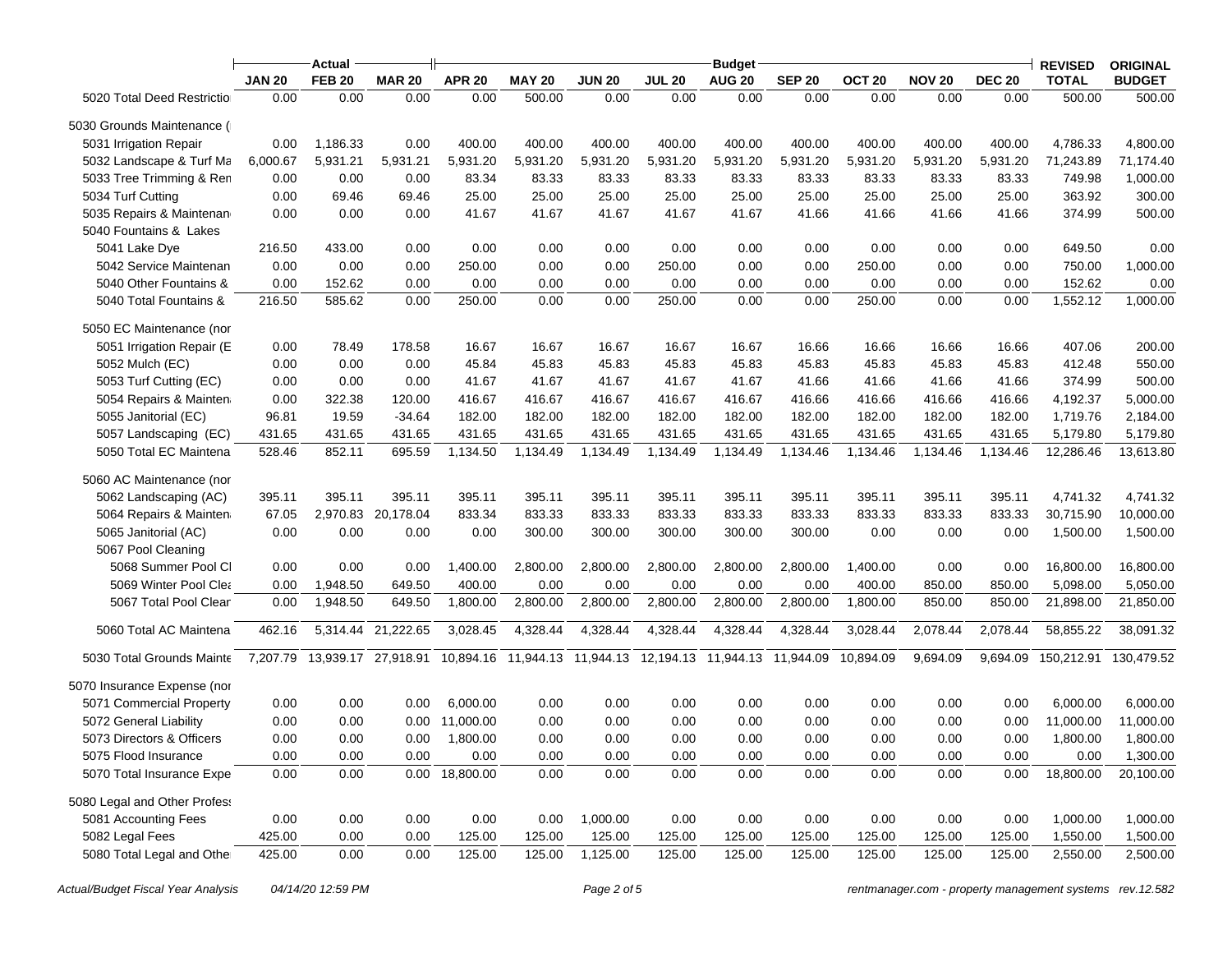|                                    |               | Actual            |               |                                                                         |               |               |               | <b>Budget</b> |               |                   |               |               | <b>REVISED</b> | <b>ORIGINAL</b> |
|------------------------------------|---------------|-------------------|---------------|-------------------------------------------------------------------------|---------------|---------------|---------------|---------------|---------------|-------------------|---------------|---------------|----------------|-----------------|
|                                    | <b>JAN 20</b> | <b>FEB 20</b>     | <b>MAR 20</b> | <b>APR 20</b>                                                           | <b>MAY 20</b> | <b>JUN 20</b> | <b>JUL 20</b> | <b>AUG 20</b> | <b>SEP 20</b> | OCT <sub>20</sub> | <b>NOV 20</b> | <b>DEC 20</b> | <b>TOTAL</b>   | <b>BUDGET</b>   |
| 5100 Repairs & Maintenance         |               |                   |               |                                                                         |               |               |               |               |               |                   |               |               |                |                 |
| 5109 Miscellaneous Repair          | 187.16        | 0.00              | 0.00          | 0.00                                                                    | 0.00          | 0.00          | 0.00          | 0.00          | 0.00          | 0.00              | 0.00          | 0.00          | 187.16         | 0.00            |
| 5100 Total Repairs & Maint         | 187.16        | 0.00              | 0.00          | 0.00                                                                    | 0.00          | 0.00          | 0.00          | 0.00          | 0.00          | 0.00              | 0.00          | 0.00          | 187.16         | 0.00            |
| 5200 Supplies Expense              |               |                   |               |                                                                         |               |               |               |               |               |                   |               |               |                |                 |
| 5201 Event Center Supplie          | 0.00          | 0.00              | 0.00          | 125.00                                                                  | 125.00        | 125.00        | 125.00        | 125.00        | 125.00        | 125.00            | 125.00        | 125.00        | 1,125.00       | 1,500.00        |
| 5210 Aquatic Center Suppl          | 0.00          | 0.00              | 0.00          | 125.00                                                                  | 125.00        | 125.00        | 125.00        | 125.00        | 125.00        | 125.00            | 125.00        | 125.00        | 1,125.00       | 1,500.00        |
| 5200 Total Supplies Expen          | 0.00          | 0.00              | 0.00          | 250.00                                                                  | 250.00        | 250.00        | 250.00        | 250.00        | 250.00        | 250.00            | 250.00        | 250.00        | 2,250.00       | 3,000.00        |
| 5300 Taxes Expense (non-po         |               |                   |               |                                                                         |               |               |               |               |               |                   |               |               |                |                 |
| 5301 Property Taxes                | 0.00          | 0.00              | 0.00          | 0.00                                                                    | 0.00          | 0.00          | 0.00          | 0.00          | 0.00          | 0.00              | 100.00        | 0.00          | 100.00         | 100.00          |
| 5304 Payroll Taxes                 | 34.23         | 0.00              | 0.00          | 0.00                                                                    | 0.00          | 0.00          | 0.00          | 0.00          | 0.00          | 0.00              | 0.00          | 0.00          | 34.23          | 0.00            |
| 5300 Total Taxes Expense           | 34.23         | 0.00              | 0.00          | 0.00                                                                    | 0.00          | 0.00          | 0.00          | 0.00          | 0.00          | 0.00              | 100.00        | 0.00          | 134.23         | 100.00          |
| 5400 Utilities Expense (non-p      |               |                   |               |                                                                         |               |               |               |               |               |                   |               |               |                |                 |
| 5401 Electric                      | 1,403.91      | 1,212.16          | 1,052.57      | 875.00                                                                  | 875.00        | 875.00        | 875.00        | 875.00        | 875.00        | 875.00            | 875.00        | 875.00        | 11,543.64      | 10,500.00       |
| 5402 Sprinkler                     | 357.44        | 1,117.14          | 935.10        | 2,333.34                                                                | 2,333.33      | 2,333.33      | 2,333.33      | 2,333.33      | 2,333.33      | 2,333.33          | 2,333.33      | 2,333.33      | 23,409.66      | 28,000.00       |
| 5403 Water & Sewage                | 17.56         | 13.46             | 5.55          | 8.34                                                                    | 8.33          | 8.33          | 8.33          | 8.33          | 8.33          | 8.33              | 8.33          | 8.33          | 111.55         | 100.00          |
| 5410 Aquatic Center Utilitie       |               |                   |               |                                                                         |               |               |               |               |               |                   |               |               |                |                 |
|                                    |               |                   |               |                                                                         |               |               |               |               |               |                   |               |               |                | 8,000.00        |
| 5411 Electric (AC)                 | 242.24        | 458.75            | 411.44        | 666.67                                                                  | 666.67        | 666.67        | 666.67        | 666.67        | 666.66        | 666.66            | 666.66        | 666.66        | 7,112.42       |                 |
| 5412 Internet & Phone (            | 201.36        | 200.43            | 200.43        | 192.94                                                                  | 192.94        | 192.94        | 192.94        | 192.94        | 192.94        | 192.94            | 192.94        | 192.94        | 2,338.68       | 2,315.28        |
| 5414 Sprinkler (AC)                | 68.07         | 68.07             | 67.87         | 83.34                                                                   | 83.33         | 83.33         | 83.33         | 83.33         | 83.33         | 83.33             | 83.33         | 83.33         | 953.99         | 1,000.00        |
| 5415 Water & Sewage (              | 38.67         | 56.81             | 66.53         | 58.34                                                                   | 58.33         | 58.33         | 58.33         | 58.33         | 58.33         | 58.33             | 58.33         | 58.33         | 686.99         | 700.00          |
| 5410 Total Aquatic Cent            | 550.34        | 784.06            | 746.27        | 1,001.29                                                                | 1,001.27      | 1,001.27      | 1,001.27      | 1,001.27      | 1,001.26      | 1,001.26          | 1,001.26      | 1,001.26      | 11,092.08      | 12,015.28       |
| 5420 Event Center Utilities        |               |                   |               |                                                                         |               |               |               |               |               |                   |               |               |                |                 |
| 5421 Electric (EC)                 | 680.57        | 710.09            | 128.59        | 600.00                                                                  | 600.00        | 600.00        | 600.00        | 600.00        | 600.00        | 600.00            | 600.00        | 600.00        | 6,919.25       | 7,200.00        |
| 5422 Internet & Telephor           | 125.97        | 125.97            | 328.58        | 120.52                                                                  | 120.52        | 120.52        | 120.52        | 120.52        | 120.52        | 120.52            | 120.52        | 120.52        | 1,665.20       | 1,446.24        |
| 5423 Sanitation (EC)               | 0.00          | 0.00              | 0.00          | 41.67                                                                   | 41.67         | 41.67         | 41.67         | 41.67         | 41.66         | 41.66             | 41.66         | 41.66         | 374.99         | 500.00          |
| 5424 Sprinkler (EC)                | 15.60         | 81.33             | 30.63         | 100.00                                                                  | 100.00        | 100.00        | 100.00        | 100.00        | 100.00        | 100.00            | 100.00        | 100.00        | 1,027.56       | 1,200.00        |
| 5425 Water & Sewage (I             | 0.00          | 48.44             | 6.45          | 125.00                                                                  | 125.00        | 125.00        | 125.00        | 125.00        | 125.00        | 125.00            | 125.00        | 125.00        | 1,179.89       | 1,500.00        |
| 5420 Total Event Center            | 822.14        | 965.83            | 494.25        | 987.19                                                                  | 987.19        | 987.19        | 987.19        | 987.19        | 987.18        | 987.18            | 987.18        | 987.18        | 11,166.89      | 11,846.24       |
| 5400 Total Utilities Expense       | 3,151.39      | 4,092.65          | 3,233.74      | 5,205.16                                                                | 5,205.12      | 5,205.12      | 5,205.12      | 5,205.12      | 5,205.10      | 5,205.10          | 5,205.10      | 5,205.10      | 57,323.82      | 62,461.52       |
| 5450 Alarm/Security                |               |                   |               |                                                                         |               |               |               |               |               |                   |               |               |                |                 |
| 5451 Aquatic Security Syst         | 0.00          | 0.00              | 0.00          | 208.34                                                                  | 208.33        | 208.33        | 208.33        | 208.33        | 208.33        | 208.33            | 208.33        | 208.33        | 1,874.98       | 2,500.00        |
| 5455 Event Center Alarm/S          |               |                   |               |                                                                         |               |               |               |               |               |                   |               |               |                |                 |
| 5456 Event Center Fire /           | 0.00          | 0.00              | 0.00          | 0.00                                                                    | 0.00          | 0.00          | 720.00        | 0.00          | 0.00          | 0.00              | 0.00          | 0.00          | 720.00         | 720.00          |
| 5457 Event Center Secu             | 0.00          | 0.00              | 519.47        | 208.34                                                                  | 208.33        | 208.33        | 208.33        | 208.33        | 208.33        | 208.33            | 208.33        | 208.33        | 2,394.45       | 2,500.00        |
| 5455 Other Event Cente             | 308.52        | 0.00              | 0.00          | 0.00                                                                    | 0.00          | 0.00          | 0.00          | 0.00          | 0.00          | 0.00              | 0.00          | 0.00          | 308.52         | 0.00            |
| 5455 Total Event Center            | 308.52        | 0.00              | 519.47        | 208.34                                                                  | 208.33        |               | 928.33        | 208.33        | 208.33        |                   | 208.33        |               |                | 3,220.00        |
|                                    |               |                   |               |                                                                         |               | 208.33        |               |               |               | 208.33            |               | 208.33        | 3,422.97       |                 |
| 5450 Total Alarm/Security          | 308.52        | 0.00              | 519.47        | 416.68                                                                  | 416.66        | 416.66        | 1,136.66      | 416.66        | 416.66        | 416.66            | 416.66        | 416.66        | 5,297.95       | 5,720.00        |
| 5600 Office Expense (non-po        |               |                   |               |                                                                         |               |               |               |               |               |                   |               |               |                |                 |
| 5601 Office supplies               | 62.07         | 0.00              | 0.00          | 25.00                                                                   | 25.00         | 25.00         | 25.00         | 25.00         | 25.00         | 25.00             | 25.00         | 25.00         | 287.07         | 300.00          |
| 5602 Meeting Expense               | 0.00          | 0.00              | 0.00          | 41.67                                                                   | 41.67         | 41.67         | 41.67         | 41.67         | 41.66         | 41.66             | 41.66         | 41.66         | 374.99         | 500.00          |
| Actual/Budget Fiscal Year Analysis |               | 04/14/20 12:59 PM |               | Page 3 of 5<br>rentmanager.com - property management systems rev.12.582 |               |               |               |               |               |                   |               |               |                |                 |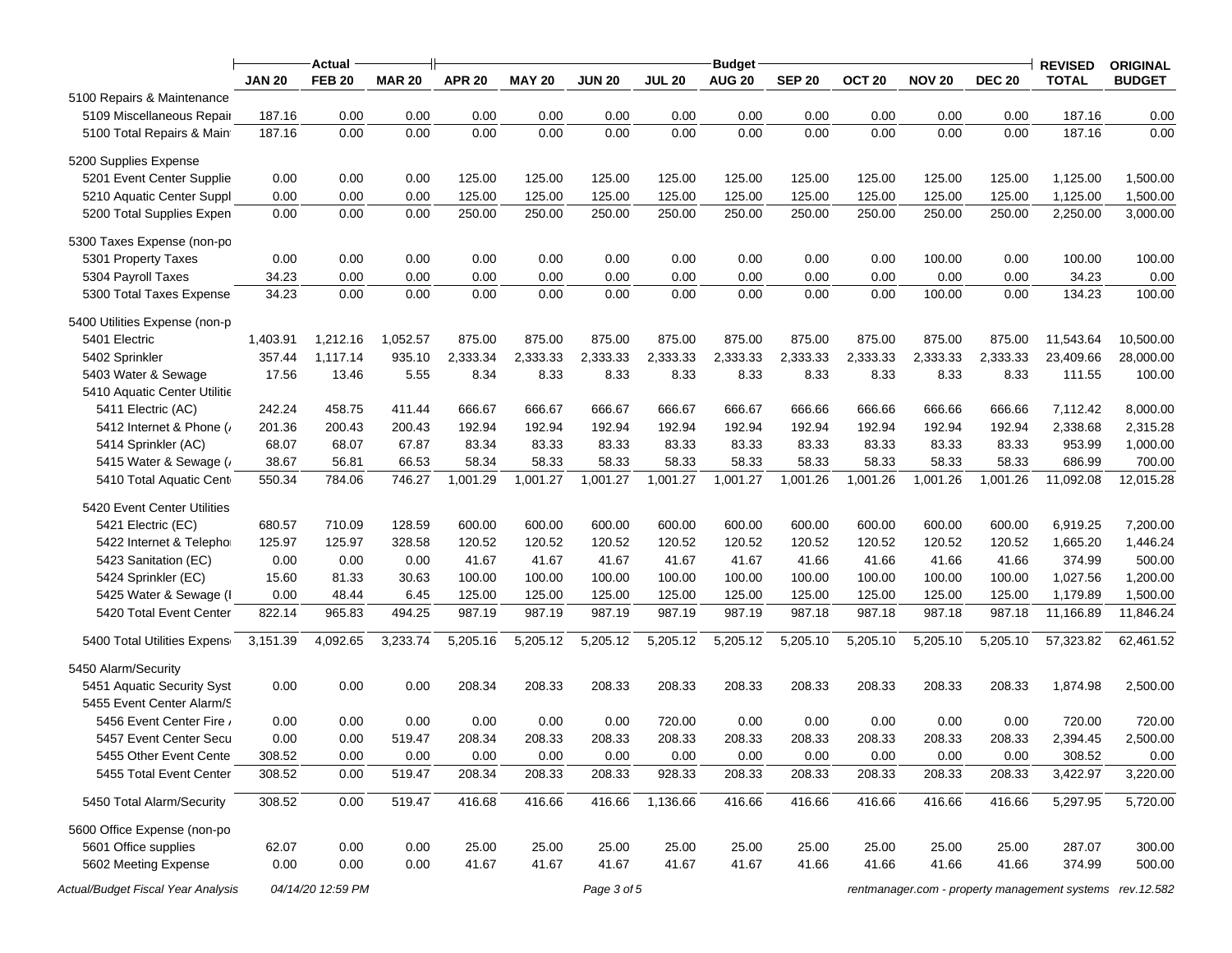|                             |                                                                                                                                     | Actual        |               |               |               |               |               | <b>Budget</b> |               |                   |               |               | <b>REVISED</b>                                                                                    | <b>ORIGINAL</b> |
|-----------------------------|-------------------------------------------------------------------------------------------------------------------------------------|---------------|---------------|---------------|---------------|---------------|---------------|---------------|---------------|-------------------|---------------|---------------|---------------------------------------------------------------------------------------------------|-----------------|
|                             | <b>JAN 20</b>                                                                                                                       | <b>FEB 20</b> | <b>MAR 20</b> | <b>APR 20</b> | <b>MAY 20</b> | <b>JUN 20</b> | <b>JUL 20</b> | <b>AUG 20</b> | <b>SEP 20</b> | OCT <sub>20</sub> | <b>NOV 20</b> | <b>DEC 20</b> | <b>TOTAL</b>                                                                                      | <b>BUDGET</b>   |
| 5603 Community Events       | 0.00                                                                                                                                | 0.00          | 0.00          | 83.34         | 83.33         | 83.33         | 83.33         | 83.33         | 83.33         | 83.33             | 83.33         | 83.33         | 749.98                                                                                            | 1,000.00        |
| 5605 Postage & Mail Out     | 326.26                                                                                                                              | 195.00        | 113.27        | 166.67        | 166.67        | 166.67        | 166.67        | 166.67        | 166.66        | 166.66            | 166.66        | 166.66        | 2,134.52                                                                                          | 2,000.00        |
| 5600 Total Office Expense   | 388.33                                                                                                                              | 195.00        | 113.27        | 316.68        | 316.67        | 316.67        | 316.67        | 316.67        | 316.65        | 316.65            | 316.65        | 316.65        | 3,546.56                                                                                          | 3,800.00        |
| 5700 General Expenses (non  |                                                                                                                                     |               |               |               |               |               |               |               |               |                   |               |               |                                                                                                   |                 |
| 5702 Capital Improvement    | 0.00                                                                                                                                | 0.00          | 0.00          | 0.00          | 0.00          | 0.00          | 0.00          | 0.00          | 0.00          | 0.00              | 0.00          | 10,000.00     | 10,000.00                                                                                         | 10,000.00       |
| 5710 Wages, Salary          |                                                                                                                                     |               |               |               |               |               |               |               |               |                   |               |               |                                                                                                   |                 |
| 5712 Pool Staff Wages       | 0.00                                                                                                                                | 0.00          | 0.00          | 0.00          | 300.00        | 1,700.00      | 1,700.00      | 1,700.00      | 300.00        | 0.00              | 0.00          | 0.00          | 5,700.00                                                                                          | 5,700.00        |
| 5710 Total Wages, Salar     | 0.00                                                                                                                                | 0.00          | 0.00          | 0.00          | 300.00        | 1,700.00      | 1,700.00      | 1,700.00      | 300.00        | 0.00              | 0.00          | 0.00          | 5,700.00                                                                                          | 5,700.00        |
| 5700 Total General Expens   | 0.00                                                                                                                                | 0.00          | 0.00          | 0.00          | 300.00        | 1,700.00      | 1.700.00      | 1.700.00      | 300.00        | 0.00              | 0.00          | 10,000.00     | 15,700.00                                                                                         | 15,700.00       |
| 5800 Other Expenses         |                                                                                                                                     |               |               |               |               |               |               |               |               |                   |               |               |                                                                                                   |                 |
| 5801 Bank Fees              | 40.00                                                                                                                               | 0.00          | 0.00          | 0.00          | 0.00          | 0.00          | 0.00          | 0.00          | 0.00          | 0.00              | 0.00          | 0.00          | 40.00                                                                                             | 0.00            |
| 5800 Total Other Expenses   | 40.00                                                                                                                               | 0.00          | 0.00          | 0.00          | 0.00          | 0.00          | 0.00          | 0.00          | 0.00          | 0.00              | 0.00          | 0.00          | 40.00                                                                                             | 0.00            |
| 5850 Website                | 153.25                                                                                                                              | 44.02         | 0.00          | 41.67         | 41.67         | 41.67         | 41.67         | 41.67         | 41.66         | 41.66             | 41.66         | 41.66         | 572.26                                                                                            | 500.00          |
| 5900 Storage/Rental Expense | 90.00                                                                                                                               | 90.00         | 90.00         | 90.00         | 90.00         | 90.00         | 90.00         | 90.00         | 90.00         | 90.00             | 90.00         | 90.00         | 1,080.00                                                                                          | 1,080.00        |
| 6221 Debt Service           | 0.00                                                                                                                                | 0.00          | 0.00          | 0.00          | 0.00          | 0.00          | 0.00          | 0.00          | 0.00          | 0.00              | 0.00          | 0.00          | 0.00                                                                                              | 83,000.00       |
| <b>TOTAL EXPENSE</b>        | 17.560.67                                                                                                                           | 23,985.84     | 37,200.39     | 41,464.35     | 24,514.25     | 26,414.25     | 26,384.25     | 25,414.25     | 24,014.16     | 22,664.16         | 21,564.16     | 31,464.16     | 322,644.89                                                                                        | 392,841.04      |
| <b>NOI</b>                  | 431,481.12 -18,393.08 -32,859.72 -40,764.35                                                                                         |               |               |               |               |               |               |               |               |                   |               |               | -7,564.25 -25,714.25 -25,684.25 -24,714.25 -23,314.16 -21,964.16 -20,864.16 -30,764.16 158,880.33 | 75.208.96       |
| <b>N/O EXPENSE</b>          |                                                                                                                                     |               |               |               |               |               |               |               |               |                   |               |               |                                                                                                   |                 |
| 6230 Interest Expense       | 8,204.32                                                                                                                            | 7.675.00      | 16,002.00     | 8,205.00      | 8,205.00      | 8,205.00      | 8,205.00      | 8,205.00      | 8,205.00      | 8,205.00          | 8,205.00      | 8.205.00      | 105.726.32                                                                                        | 98,460.00       |
| <b>TOTAL N/O EXPENSE</b>    | 8.204.32                                                                                                                            | 7,675.00      | 16,002.00     | 8,205.00      | 8,205.00      | 8,205.00      | 8,205.00      | 8,205.00      | 8,205.00      | 8,205.00          | 8,205.00      | 8,205.00      | 105,726.32                                                                                        | 98,460.00       |
| <b>NET INCOME</b>           | 423,276.80 -26,068.08 -48,861.72 -48,969.35 -15,769.25 -33,919.25 -33,889.25 -32,919.25 -31,519.16 -30,169.16 -29,069.16 -38,969.16 |               |               |               |               |               |               |               |               |                   |               |               | 53.154.01                                                                                         | $-23.251.04$    |